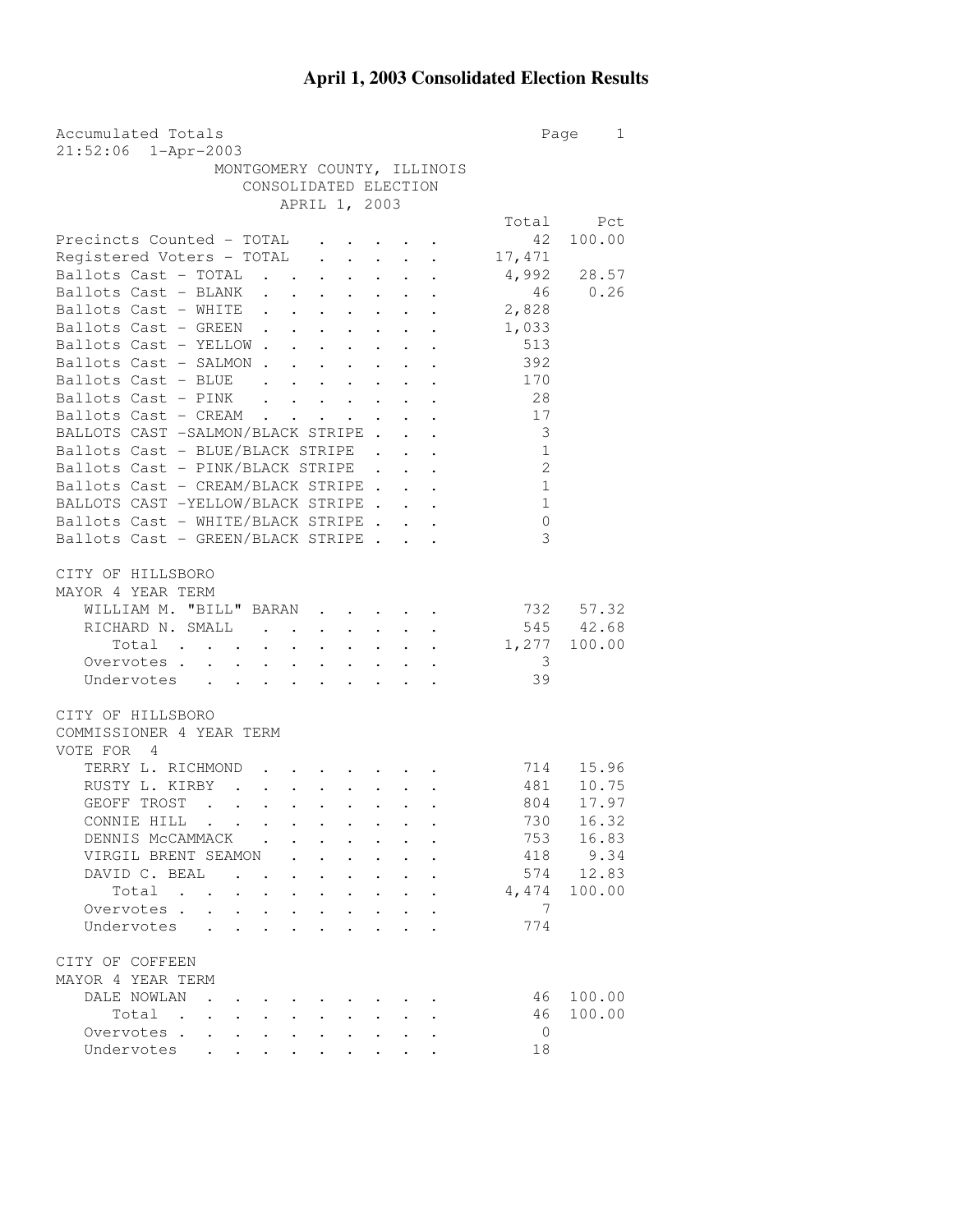| Accumulated Totals<br>21:52:06 1-Apr-2003                                                                                                                                     |                | Page 2                 |
|-------------------------------------------------------------------------------------------------------------------------------------------------------------------------------|----------------|------------------------|
| MONTGOMERY COUNTY, ILLINOIS<br>CONSOLIDATED ELECTION                                                                                                                          |                |                        |
| APRIL 1, 2003                                                                                                                                                                 |                |                        |
|                                                                                                                                                                               |                | Total Pct              |
| CITY OF COFFEEN<br>COMMISSIONER 4 YEAR TERM<br>VOTE FOR 4                                                                                                                     |                |                        |
| DANY BAKER                                                                                                                                                                    |                | 50 36.50               |
| BEVERLY GREENWOOD                                                                                                                                                             |                | 45 32.85               |
| ELBERT "ELBO" GRINDLEY                                                                                                                                                        |                | 42 30.66               |
| Total<br>$\ddot{\phantom{a}}$                                                                                                                                                 |                | 137 100.00             |
| Overvotes .<br>$\ddot{\phantom{a}}$<br>$\sim$ $-$                                                                                                                             | $\overline{0}$ |                        |
| $\mathcal{L}^{\text{max}}$<br>Undervotes<br>$\mathbf{L}$<br>$\mathbf{L}$<br>$\mathbf{r}$<br>$\sim$<br>$\mathbf{L}$<br>$\mathbf{L}$                                            | 119            |                        |
| CITY OF NOKOMIS<br>MAYOR 4 YEAR TERM                                                                                                                                          |                |                        |
| KEITH E. HANCOCK                                                                                                                                                              |                | 205 58.57              |
| TONY HARD<br>$\bullet$ . In the case of the $\sim$                                                                                                                            |                | 145 41.43              |
| Total .<br>$\mathbf{L}^{\text{max}}$ , and $\mathbf{L}^{\text{max}}$<br>$\mathbf{r} = \mathbf{r} + \mathbf{r}$ , $\mathbf{r} = \mathbf{r}$                                    |                | 350 100.00             |
| Overvotes.<br>$\sim 10^{-11}$<br>$\ddot{\phantom{0}}$                                                                                                                         | $\overline{0}$ |                        |
| Undervotes<br>$\sim$                                                                                                                                                          | 10             |                        |
| CITY OF NOKOMIS<br>COMMISSIONER 4 YEAR TERM<br>VOTE FOR 4                                                                                                                     |                |                        |
| TERRY HILL .                                                                                                                                                                  |                | 278 25.23              |
| JOE D. MURPHY .<br>$\ddot{\phantom{a}}$ . The set of $\ddot{\phantom{a}}$                                                                                                     |                | 272 24.68              |
| JIM KEELE<br>$\mathbf{r} = \mathbf{r} \mathbf{r}$ .                                                                                                                           |                | 264 23.96<br>288 26.13 |
| LANCE L. LEHNEN<br>$\sim$<br>$\ddot{\phantom{a}}$                                                                                                                             |                |                        |
| $\mathbf{L}^{\text{max}}$ , $\mathbf{L}^{\text{max}}$<br>Total<br>$\ddot{\phantom{a}}$<br>$\ddot{\phantom{a}}$                                                                | 1,102 100.00   |                        |
| Overvotes<br>$\ddot{\phantom{a}}$ . $\ddot{\phantom{a}}$<br>$\ddot{\phantom{0}}$<br>$\sim$                                                                                    | $\overline{0}$ |                        |
| $\mathbf{r}$ and $\mathbf{r}$ and $\mathbf{r}$ and $\mathbf{r}$ and $\mathbf{r}$ and $\mathbf{r}$<br>Undervotes                                                               | 338            |                        |
| CITY OF WITT WARD 1<br>ALDERMAN WARD 1 4 YEAR TERM<br>IND - NO CANDIDATE FILED                                                                                                |                |                        |
| Total .<br>$\sim$ $\sim$<br>$\mathcal{L}(\mathcal{A})$ , and $\mathcal{A}(\mathcal{A})$ , and $\mathcal{A}(\mathcal{A})$<br>$\sim$                                            | 0              |                        |
| Overvotes .<br>$\sim$<br>$\bullet$ .<br>$\mathcal{A}$ , and $\mathcal{A}$ , and $\mathcal{A}$ , and $\mathcal{A}$                                                             | $\overline{0}$ |                        |
| Undervotes                                                                                                                                                                    | 18             |                        |
| CITY OF WITT WARD 2<br>ALDERMAN WARD 2 4 YEAR TERM                                                                                                                            |                |                        |
| IND - WALT WILLIAMS, JR.                                                                                                                                                      | 39             | 100.00                 |
| Total<br>$\bullet$ . In the case of the case of the $\sim$                                                                                                                    |                | 39 100.00              |
| Overvotes                                                                                                                                                                     | $\overline{0}$ |                        |
| Undervotes                                                                                                                                                                    | 4              |                        |
| CITY OF WITT WARD 3<br>ALDERMAN WARD 3 4 YEAR TERM                                                                                                                            |                |                        |
| IND - CHUCK KESSLER<br>and the contract of the contract of                                                                                                                    | 54             | 100.00                 |
| Total<br>and the contract of the state of the<br>$\sim$ $\sim$<br>$\mathbf{r} = \mathbf{r}$                                                                                   | 54             | 100.00                 |
| Overvotes<br>$\bullet$ .<br><br><br><br><br><br><br><br><br><br><br><br><br><br>                                                                                              | $\overline{0}$ |                        |
| Undervotes<br>$\bullet$ . In the set of $\bullet$<br>$\mathbf{L}^{\text{max}}$<br>$\begin{array}{cccccccccccccc} \bullet & \bullet & \bullet & \bullet & \bullet \end{array}$ | 15             |                        |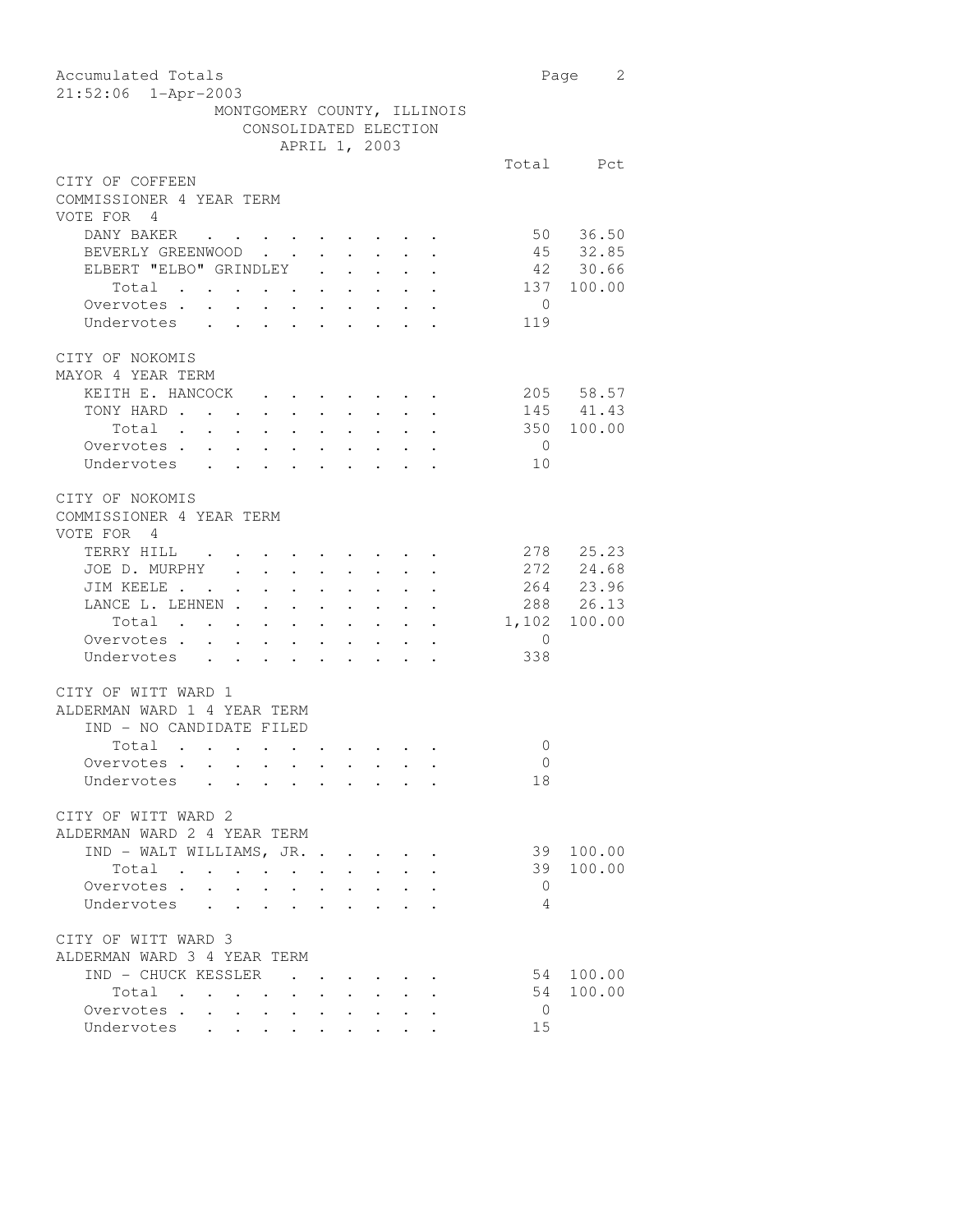| Accumulated Totals                                                                                                                               |                | Page 3        |
|--------------------------------------------------------------------------------------------------------------------------------------------------|----------------|---------------|
| $21:52:06$ $1 - Appr-2003$                                                                                                                       |                |               |
| MONTGOMERY COUNTY, ILLINOIS                                                                                                                      |                |               |
| CONSOLIDATED ELECTION                                                                                                                            |                |               |
| APRIL 1, 2003                                                                                                                                    |                |               |
|                                                                                                                                                  |                | Total Pct     |
| CITY OF LITCHFIELD WARD 1                                                                                                                        |                |               |
| ALDERMAN WARD 1 4 YEAR TERM                                                                                                                      |                |               |
| DEM - NO CANDIDATE FILED                                                                                                                         |                |               |
| IND - ROBERT P. REID                                                                                                                             | 83             | 30.97         |
| IND - GREG L. BEIERMANN .<br>$\mathbf{r}$<br>$\sim$                                                                                              |                | 115 42.91     |
| IND - RON LOVEJOY                                                                                                                                |                | 70 26.12      |
| Total                                                                                                                                            |                | 268 100.00    |
|                                                                                                                                                  |                |               |
| Overvotes.                                                                                                                                       | $\overline{1}$ |               |
| Undervotes                                                                                                                                       | - 6            |               |
|                                                                                                                                                  |                |               |
| CITY OF LITCHFIELD WARD 2                                                                                                                        |                |               |
| ALDERMAN WARD 2 4 YEAR TERM                                                                                                                      |                |               |
| DEM - NO CANDIDATE FILED                                                                                                                         |                |               |
| IND - DAVID SCHWAB                                                                                                                               |                | 154 54.42     |
| IND - JOSEPH C. "JOE" GOEKE                                                                                                                      |                | 129 45.58     |
| Total                                                                                                                                            |                | 283 100.00    |
| Overvotes.                                                                                                                                       | $\overline{0}$ |               |
| Undervotes                                                                                                                                       | - 9            |               |
|                                                                                                                                                  |                |               |
| CITY OF LITCHFIELD WARD 3                                                                                                                        |                |               |
| ALDERMAN WARD 3 4 YEAR TERM                                                                                                                      |                |               |
| DEM - JOHNY C. LEONARD<br>$\mathbf{r}$ , $\mathbf{r}$                                                                                            |                | 105 29.66     |
| IND - WILLIAM "BILL" CORNMAN .<br>$\mathbf{r}$                                                                                                   |                | $169$ $47.74$ |
| IND - WAYNE C. BISHOP                                                                                                                            |                | 80 22.60      |
| Total                                                                                                                                            |                | 354 100.00    |
| Overvotes.                                                                                                                                       | $\overline{0}$ |               |
| Undervotes                                                                                                                                       | 2              |               |
|                                                                                                                                                  |                |               |
| CITY OF LITCHFIELD WARD 4                                                                                                                        |                |               |
| ALDERMAN WARD 4 4 YEAR TERM                                                                                                                      |                |               |
| DEM - NO CANDIDATE FILED                                                                                                                         |                |               |
| $IND - TOM JONES$                                                                                                                                |                | 187 48.83     |
| IND - WILLIAM J. DEES                                                                                                                            |                | 196 51.17     |
| Total<br>the control of the control of the control of the control of the control of the control of                                               |                | 383 100.00    |
| Overvotes                                                                                                                                        | 0              |               |
| Undervotes                                                                                                                                       | 12             |               |
|                                                                                                                                                  |                |               |
| VILLAGE OF OHLMAN                                                                                                                                |                |               |
| VILLAGE TRUSTEE 4 YEAR TERM                                                                                                                      |                |               |
| VOTE FOR 3                                                                                                                                       |                |               |
|                                                                                                                                                  |                |               |
| PEO - BENNY L. PIEPER                                                                                                                            | 24             | 24.24         |
| PEO - FRANK ALTEVOGT                                                                                                                             | 8 <sup>8</sup> | 8.08          |
| PEO - MARJORIE HOBBS                                                                                                                             | 11             | 11.11         |
| CIT - DUSTY RHODES                                                                                                                               | 10             | 10.10         |
| CIT - JACQUELINE RAKERS<br>$\ddot{\phantom{0}}$<br>$\mathbf{L} = \mathbf{L} \mathbf{L}$<br>$\ddot{\phantom{0}}$                                  | 18             | 18.18         |
| CIT - RAY LEE KAMER<br>$\sim$ $-$<br>$\bullet$ .<br><br><br><br><br><br><br><br><br><br><br><br><br>$\ddot{\phantom{0}}$<br>$\ddot{\phantom{0}}$ | 14             | 14.14         |
| IND - RITA K. BROWN<br>$\sim$<br>$\ddot{\phantom{0}}$<br>$\sim$ $-$<br>$\ddot{\phantom{0}}$                                                      |                | 14 14.14      |
| Total                                                                                                                                            | 99             | 100.00        |
| Overvotes.<br>$\sim$<br>$\sim$<br>$\mathbf{L}^{\text{max}}$<br>$\sim$ $-$                                                                        | $\overline{0}$ |               |
| Undervotes                                                                                                                                       | 15             |               |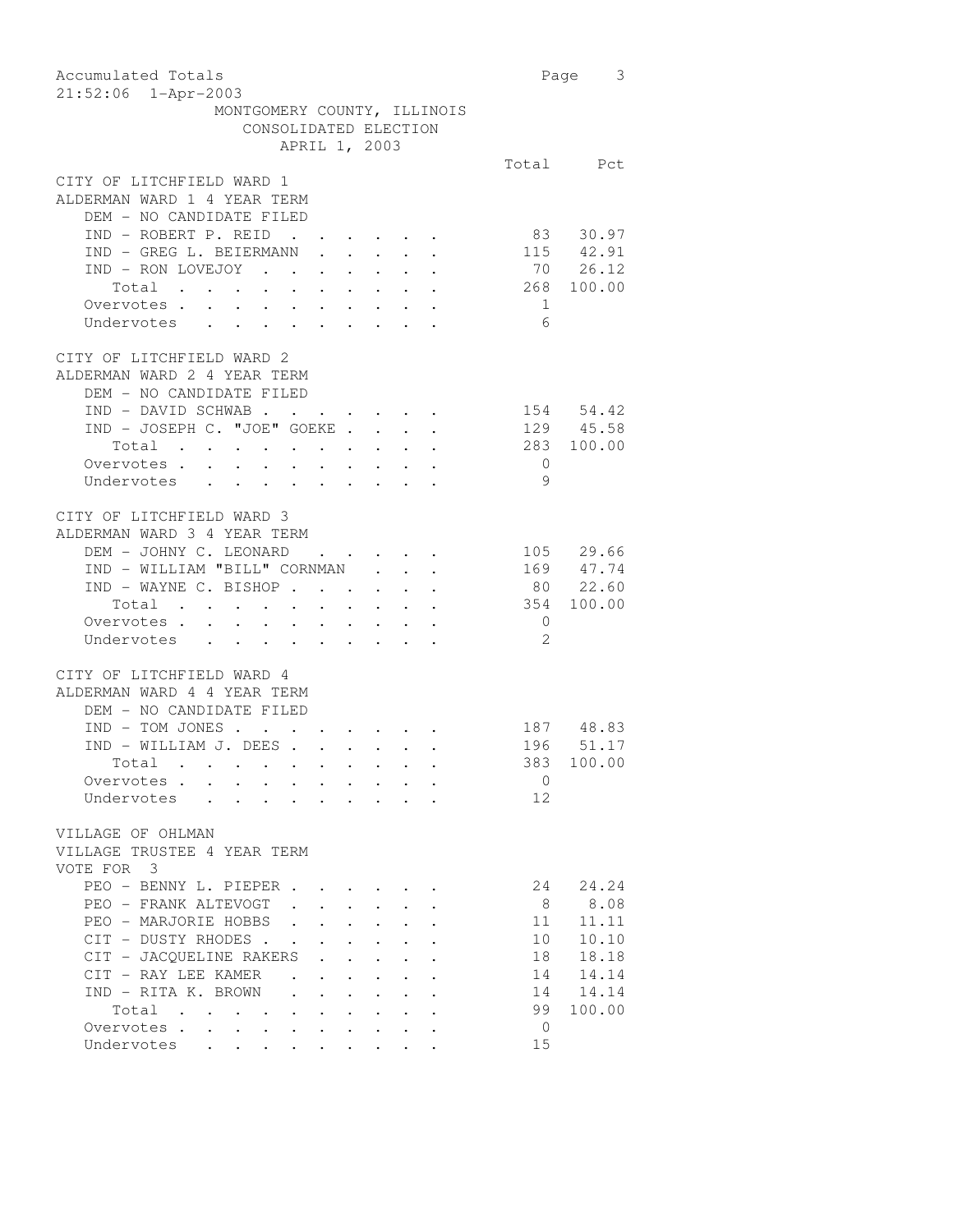| Accumulated Totals                                                                                                         |                 | Page 4        |
|----------------------------------------------------------------------------------------------------------------------------|-----------------|---------------|
| 21:52:06 1-Apr-2003                                                                                                        |                 |               |
| MONTGOMERY COUNTY, ILLINOIS                                                                                                |                 |               |
| CONSOLIDATED ELECTION                                                                                                      |                 |               |
| APRIL 1, 2003                                                                                                              |                 |               |
|                                                                                                                            |                 | Total Pct     |
| VILLAGE OF FARMERSVILLE                                                                                                    |                 |               |
| VILLAGE TRUSTEE 4 YEAR TERM                                                                                                |                 |               |
| VOTE FOR 3                                                                                                                 |                 |               |
| IND - ANTHONY "TONY" SANDERS                                                                                               |                 | 144 34.37     |
|                                                                                                                            |                 | $136$ $32.46$ |
|                                                                                                                            |                 | 139 33.17     |
|                                                                                                                            |                 | 419 100.00    |
|                                                                                                                            |                 |               |
| Overvotes                                                                                                                  | $\overline{0}$  |               |
| Undervotes                                                                                                                 | 115             |               |
|                                                                                                                            |                 |               |
| VILLAGE OF BUTLER                                                                                                          |                 |               |
| VILLAGE TRUSTEE 4 YEAR TERM                                                                                                |                 |               |
| VOTE FOR 3                                                                                                                 |                 |               |
| CIT - ALICIA MURRAY .                                                                                                      |                 | 25 34.25      |
| CIT - MILDRED PROSE                                                                                                        |                 | 23 31.51      |
| $\ddot{\phantom{a}}$<br>CIT - ROBERTA KAY WHITE                                                                            |                 | 25 34.25      |
| Total                                                                                                                      | 73              | 100.00        |
| Overvotes.                                                                                                                 | $\overline{0}$  |               |
|                                                                                                                            | $5^{\circ}$     |               |
| Undervotes                                                                                                                 |                 |               |
|                                                                                                                            |                 |               |
| VILLAGE OF BUTLER                                                                                                          |                 |               |
| VILLAGE TRUSTEE UNEXPIRED 2 YEAR TERM                                                                                      |                 |               |
| CIT - DEBRA BEELER<br>$\ddot{\phantom{0}}$                                                                                 | 23              | 100.00        |
| Total<br>$\sim 10^{-11}$<br>$\bullet$ .<br>$\sim$ $-$<br>$\mathcal{A}^{\mathcal{A}}$ and $\mathcal{A}^{\mathcal{A}}$       | 23              | 100.00        |
| Overvotes                                                                                                                  | $\overline{0}$  |               |
| Undervotes                                                                                                                 | -3              |               |
|                                                                                                                            |                 |               |
| VILLAGE OF DONNELLSON                                                                                                      |                 |               |
| VILLAGE TRUSTEE 4 YEAR TERM                                                                                                |                 |               |
| VOTE FOR 3                                                                                                                 |                 |               |
| PEO - JEAN REEVES                                                                                                          |                 | 7 33.33       |
| PEO - DONALD STURGEON .                                                                                                    |                 | 8 38.10       |
| $\mathbf{r}$ and $\mathbf{r}$ and $\mathbf{r}$ and $\mathbf{r}$<br>PEO - MICHAEL WILKINSON                                 | $6\overline{6}$ | 28.57         |
|                                                                                                                            |                 |               |
| Total .                                                                                                                    |                 | 21 100.00     |
| Overvotes                                                                                                                  | $\Omega$        |               |
| Undervotes                                                                                                                 | 15              |               |
|                                                                                                                            |                 |               |
| VILLAGE OF DONNELLSON                                                                                                      |                 |               |
| VILLAGE TRUSTEE UNEXPIRED 2 YEAR TERM                                                                                      |                 |               |
| PEO - HERMAN KUHL                                                                                                          | 8               | 100.00        |
| Total<br>$\ddot{\phantom{0}}$                                                                                              | 8               | 100.00        |
| Overvotes<br>$\sim$ $\sim$<br>$\ddot{\phantom{0}}$<br>$\ddot{\phantom{0}}$<br>$\ddot{\phantom{0}}$<br>$\ddot{\phantom{0}}$ | $\overline{0}$  |               |
| Undervotes                                                                                                                 | 4               |               |
|                                                                                                                            |                 |               |
| VILLAGE OF SCHRAM CITY                                                                                                     |                 |               |
|                                                                                                                            |                 |               |
| VILLAGE TRUSTEE 4 YEAR TERM                                                                                                |                 |               |
| VOTE FOR 3                                                                                                                 |                 |               |
| IND - SAMUEL J. WHITLOW.                                                                                                   |                 | 74 37.56      |
| IND - ARTHUR CONRAD .                                                                                                      | 63              | 31.98         |
| IND - MICHAEL E. BLAIN .<br>$\mathbf{L}^{\text{max}}$                                                                      |                 | 60 30.46      |
| Total<br>$\mathbf{r}$ , $\mathbf{r}$ , $\mathbf{r}$ , $\mathbf{r}$                                                         |                 | 197 100.00    |
| Overvotes.                                                                                                                 | $\mathbf{0}$    |               |
| Undervotes                                                                                                                 | 127             |               |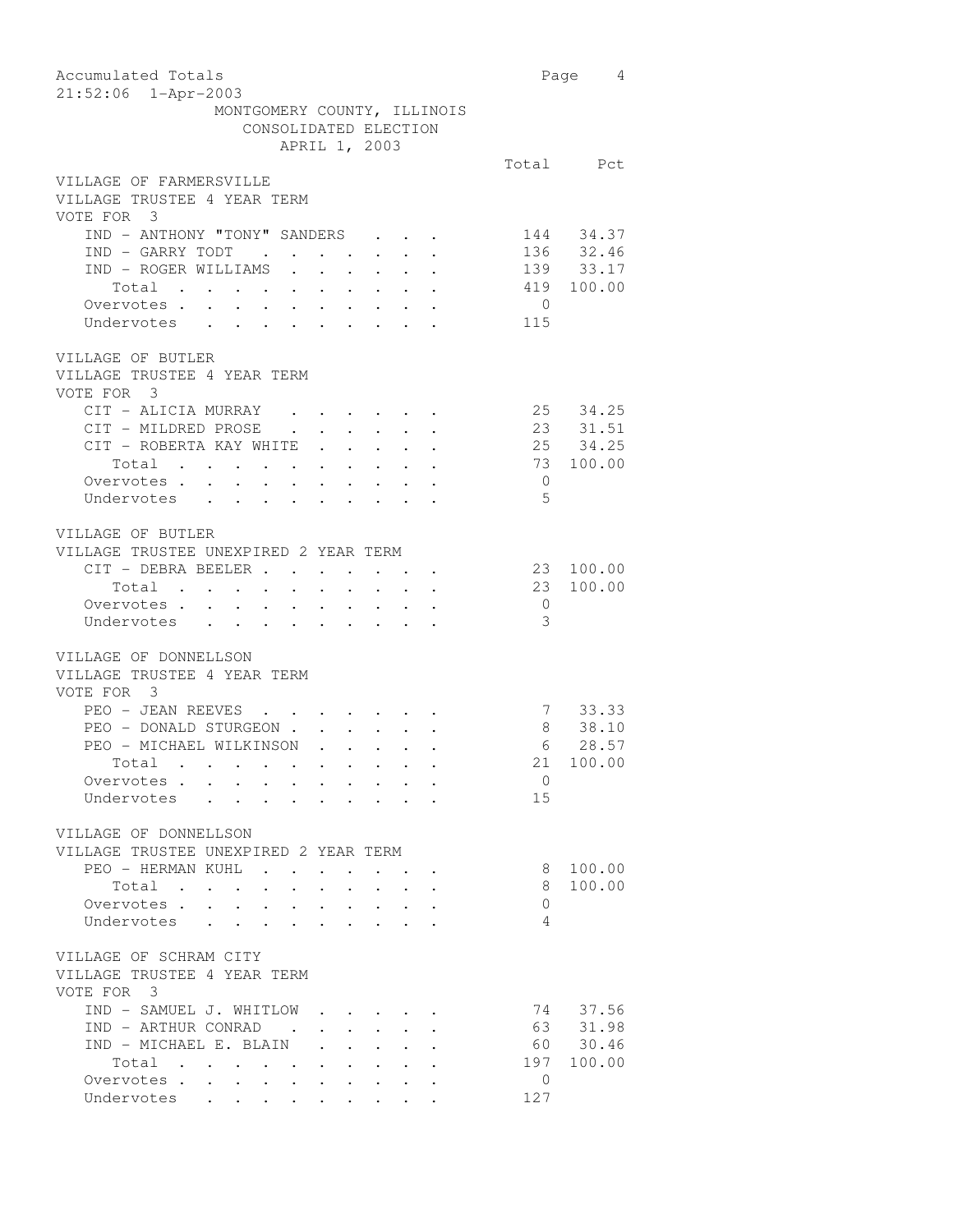| Accumulated Totals                      |                                                                 |                                                                   |                                                                                                 |                | 5<br>Page             |
|-----------------------------------------|-----------------------------------------------------------------|-------------------------------------------------------------------|-------------------------------------------------------------------------------------------------|----------------|-----------------------|
| 21:52:06 1-Apr-2003                     |                                                                 |                                                                   |                                                                                                 |                |                       |
| MONTGOMERY COUNTY, ILLINOIS             |                                                                 |                                                                   |                                                                                                 |                |                       |
| CONSOLIDATED ELECTION                   |                                                                 |                                                                   |                                                                                                 |                |                       |
| APRIL 1, 2003                           |                                                                 |                                                                   |                                                                                                 |                |                       |
|                                         |                                                                 |                                                                   |                                                                                                 |                | Total Pct             |
| VILLAGE OF SCHRAM CITY                  |                                                                 |                                                                   |                                                                                                 |                |                       |
| VILLAGE TRUSTEE UNEXPIRED 2 YEAR TERM   |                                                                 |                                                                   |                                                                                                 |                |                       |
| IND - KEVIN H. GUINN .                  | $\cdot$ $\cdot$                                                 |                                                                   |                                                                                                 |                | 71 75.53              |
| IND - DENNIS N. GIBSON                  | $\sim$                                                          | $\bullet$ .                                                       |                                                                                                 |                | 23 24.47<br>94 100.00 |
| Total<br>Overvotes<br>Undervotes        |                                                                 |                                                                   |                                                                                                 |                |                       |
|                                         |                                                                 |                                                                   |                                                                                                 | $\overline{0}$ |                       |
|                                         |                                                                 |                                                                   |                                                                                                 | 14             |                       |
|                                         |                                                                 |                                                                   |                                                                                                 |                |                       |
| VILLAGE OF FILLMORE                     |                                                                 |                                                                   |                                                                                                 |                |                       |
| VILLAGE TRUSTEE 4 YEAR TERM             |                                                                 |                                                                   |                                                                                                 |                |                       |
| VOTE FOR 3                              |                                                                 |                                                                   |                                                                                                 |                |                       |
| $CIT$ - LARRY A. MAY                    |                                                                 |                                                                   |                                                                                                 |                | 33 32.35              |
| CIT - DAVID E. SAMPSON                  | $\ddot{\phantom{0}}$                                            | $\mathcal{L}^{\text{max}}(\mathcal{L}^{\text{max}}(\mathcal{L}))$ |                                                                                                 |                | 35 34.31<br>34 33.33  |
| CIT - JOE J. BLACK                      |                                                                 |                                                                   |                                                                                                 |                |                       |
|                                         |                                                                 |                                                                   |                                                                                                 |                | 102 100.00            |
|                                         |                                                                 |                                                                   |                                                                                                 | $\overline{0}$ |                       |
| Undervotes                              |                                                                 |                                                                   |                                                                                                 | 6              |                       |
|                                         |                                                                 |                                                                   |                                                                                                 |                |                       |
| VILLAGE OF PANAMA                       |                                                                 |                                                                   |                                                                                                 |                |                       |
| VILLAGE TRUSTEE 4 YEAR TERM             |                                                                 |                                                                   |                                                                                                 |                |                       |
| VOTE FOR 3                              |                                                                 |                                                                   |                                                                                                 |                |                       |
| CIT - EUGENE McCARIO                    |                                                                 |                                                                   |                                                                                                 |                | 26 24.07              |
|                                         |                                                                 |                                                                   | $\mathcal{A}^{\mathcal{A}}$ , and $\mathcal{A}^{\mathcal{A}}$ , and $\mathcal{A}^{\mathcal{A}}$ | 34             | 31.48                 |
| CIT - OTTO RAU<br>CIT - SHARON PHILLIPS |                                                                 |                                                                   | $\mathcal{A}^{\mathcal{A}}$ and $\mathcal{A}^{\mathcal{A}}$                                     |                | 30 27.78              |
| $IND - JACK D. GREGORY$                 |                                                                 |                                                                   |                                                                                                 |                | 18 16.67              |
| Total                                   |                                                                 |                                                                   |                                                                                                 | 108            | 100.00                |
|                                         |                                                                 |                                                                   |                                                                                                 |                |                       |
| Overvotes.                              |                                                                 |                                                                   |                                                                                                 | $\overline{0}$ |                       |
| Undervotes                              |                                                                 |                                                                   |                                                                                                 | 18             |                       |
|                                         |                                                                 |                                                                   |                                                                                                 |                |                       |
| VILLAGE OF HARVEL                       |                                                                 |                                                                   |                                                                                                 |                |                       |
| VILLAGE TRUSTEE 4 YEAR TERM             |                                                                 |                                                                   |                                                                                                 |                |                       |
| VOTE FOR 3                              |                                                                 |                                                                   |                                                                                                 |                |                       |
| IND - MARY ANN SKINNER                  |                                                                 |                                                                   |                                                                                                 |                | 17 48.57              |
| <b>TND - MARK WATHERN</b>               |                                                                 |                                                                   |                                                                                                 | 18             | 51.43                 |
| Total                                   |                                                                 |                                                                   |                                                                                                 | 35             | 100.00                |
| Overvotes.                              |                                                                 |                                                                   |                                                                                                 | $\overline{0}$ |                       |
| Undervotes                              |                                                                 |                                                                   |                                                                                                 | 37             |                       |
|                                         |                                                                 |                                                                   |                                                                                                 |                |                       |
| VILLAGE OF TAYLOR SPRINGS               |                                                                 |                                                                   |                                                                                                 |                |                       |
| VILLAGE TRUSTEE 4 YEAR TERM             |                                                                 |                                                                   |                                                                                                 |                |                       |
| VOTE FOR 3                              |                                                                 |                                                                   |                                                                                                 |                |                       |
| IND - KENNETH P. ONDREY                 |                                                                 |                                                                   |                                                                                                 | 38             | 30.40                 |
| IND - WILLIAM H. MARONEY JR.            |                                                                 |                                                                   |                                                                                                 |                | 45 36.00              |
| IND - JAMES D. WASHBURN                 |                                                                 | $\ddot{\phantom{0}}$                                              |                                                                                                 |                | 42 33.60              |
| Total                                   | $\bullet$ .<br><br><br><br><br><br><br><br><br><br><br><br><br> |                                                                   |                                                                                                 | 125            | 100.00                |
| Overvotes                               |                                                                 | $\bullet$ .<br><br><br><br><br><br><br><br><br><br><br><br><br>   |                                                                                                 | $\overline{0}$ |                       |
| Undervotes                              |                                                                 |                                                                   |                                                                                                 | 46             |                       |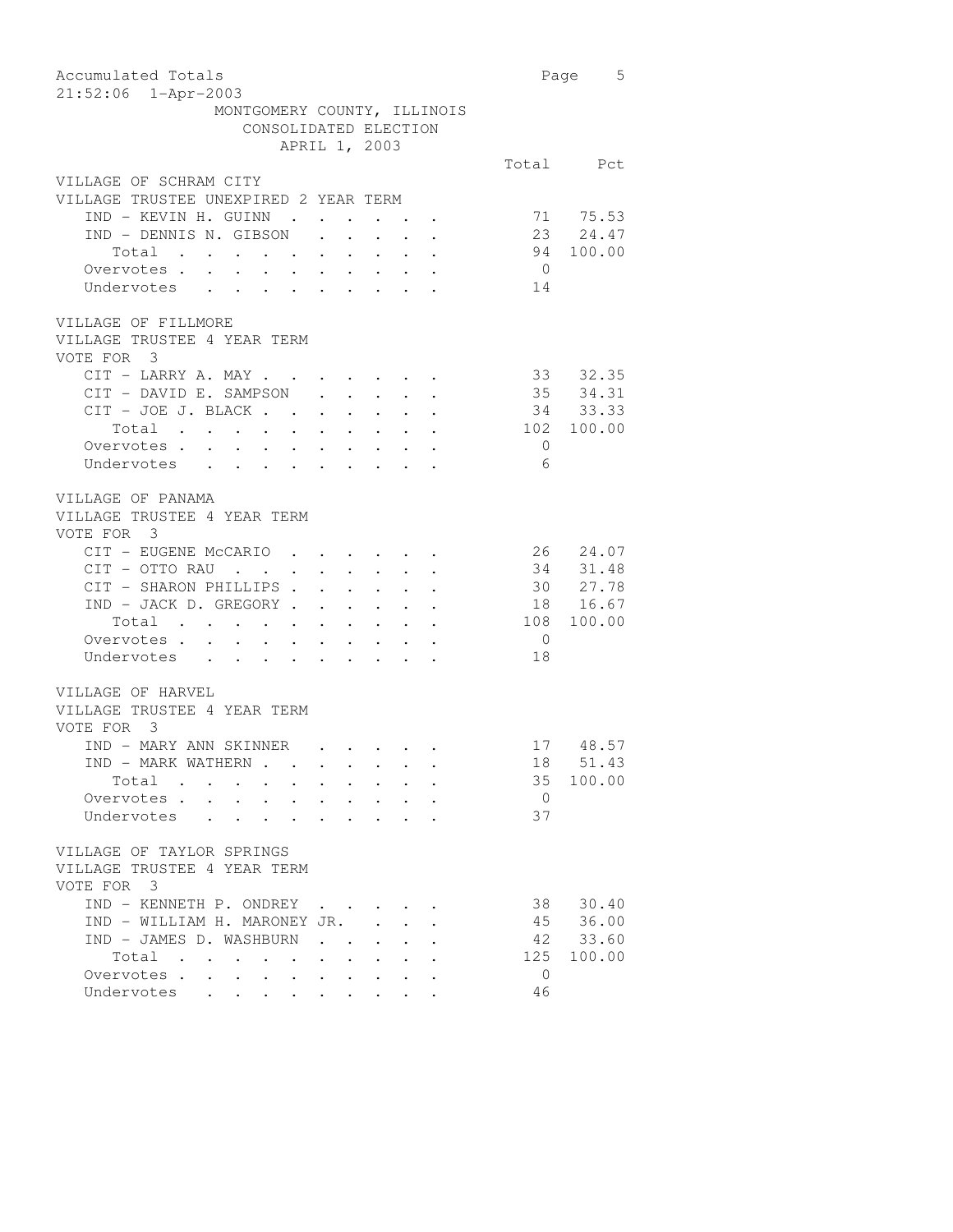| Accumulated Totals                                                                                                                              |                | Page 6     |
|-------------------------------------------------------------------------------------------------------------------------------------------------|----------------|------------|
| $21:52:06$ $1 - Appr-2003$                                                                                                                      |                |            |
| MONTGOMERY COUNTY, ILLINOIS                                                                                                                     |                |            |
| CONSOLIDATED ELECTION                                                                                                                           |                |            |
| APRIL 1, 2003                                                                                                                                   |                |            |
|                                                                                                                                                 |                | Total Pct  |
| VILLAGE OF IRVING<br>VILLAGE PRESIDENT 4 YEAR TERM                                                                                              |                |            |
| PEO - HAROLD JURGENA                                                                                                                            |                | 60 64.52   |
| <b>Contract Contract</b><br>$\bullet$ .<br><br><br><br><br><br><br><br><br><br>IND - R. MICHAEL J. CURRIE<br>$\mathbf{L}$                       |                | 33 35.48   |
| Total                                                                                                                                           |                | 93 100.00  |
| Overvotes.<br>$\ddot{\phantom{0}}$<br>$\ddot{\phantom{0}}$<br>$\ddot{\phantom{0}}$<br>$\sim$                                                    | $\overline{0}$ |            |
| Undervotes<br>$\ddot{\phantom{0}}$<br>$\mathbf{L}$ and $\mathbf{L}$<br>$\sim$<br>$\mathbf{r}$<br>$\mathbf{r}$ and $\mathbf{r}$                  | $\overline{4}$ |            |
|                                                                                                                                                 |                |            |
| VILLAGE OF IRVING                                                                                                                               |                |            |
| VILLAGE CLERK 4 YEAR TERM                                                                                                                       |                |            |
| PEO - MARILYN TAYLOR<br>$\mathcal{L}(\mathbf{x})$ . The contribution of the contribution of $\mathcal{L}(\mathbf{x})$                           |                | 74 100.00  |
| Total                                                                                                                                           | 74             | 100.00     |
| Overvotes .<br>$\mathbf{u}=(\mathbf{u}_1,\ldots,\mathbf{u}_n)$ . $\mathbf{u}_2,\ldots,\mathbf{u}_n$ , $\mathbf{u}_n$ , $\mathbf{u}_n$<br>$\sim$ | $\overline{0}$ |            |
| Undervotes                                                                                                                                      | 23             |            |
|                                                                                                                                                 |                |            |
| VILLAGE OF IRVING                                                                                                                               |                |            |
| VILLAGE TRUSTEE 4 YEAR TERM                                                                                                                     |                |            |
| VOTE FOR 3                                                                                                                                      |                |            |
| PEO - MARSHA GRABOW<br>$\mathbf{r} = \mathbf{r} + \mathbf{r} + \mathbf{r} + \mathbf{r} + \mathbf{r} + \mathbf{r}$                               | 70             | 31.53      |
| PEO - DORIS BRYCE .<br>$\mathbf{r} = \mathbf{r} + \mathbf{r} + \mathbf{r} + \mathbf{r} + \mathbf{r} + \mathbf{r}$                               |                | 72 32.43   |
| PEO - SHIRLEY RANDLE                                                                                                                            | 80             | 36.04      |
| Total                                                                                                                                           |                | 222 100.00 |
| Overvotes.<br>$\mathbf{r}$<br>$\mathbf{r} = \mathbf{r} + \mathbf{r}$ , where $\mathbf{r}$<br>$\mathbf{a}$ .                                     | $\bigcirc$     |            |
| Undervotes<br>$\ddot{\phantom{0}}$<br>$\mathbf{L}^{\text{max}}$                                                                                 | 69             |            |
|                                                                                                                                                 |                |            |
| VILLAGE OF COALTON                                                                                                                              |                |            |
| VILLAGE TRUSTEE 4 YEAR TERM                                                                                                                     |                |            |
| VOTE FOR 3                                                                                                                                      |                |            |
| IND - TOM DETMERS .                                                                                                                             |                | 29 49.15   |
| IND - STEVE KIMBRO                                                                                                                              |                | 30 50.85   |
| Total                                                                                                                                           | 59             | 100.00     |
| Overvotes.<br>$\ddot{\phantom{0}}$<br>$\ddot{\phantom{0}}$<br>$\mathbf{r} = \left\{ \mathbf{r}_1, \ldots, \mathbf{r}_n \right\}$ ,              | $\overline{0}$ |            |
| Undervotes .<br>$\ddot{\phantom{0}}$<br>$\mathbf{r} = \mathbf{r} + \mathbf{r}$<br>$\sim$                                                        | 40             |            |
|                                                                                                                                                 |                |            |
| VILLAGE OF WENONAH                                                                                                                              |                |            |
| VILLAGE TRUSTEE 4 YEAR TERM                                                                                                                     |                |            |
| VOTE FOR 3                                                                                                                                      |                |            |
| CIT - JON BAUMAN                                                                                                                                | 8              | 53.33      |
| CIT - WENDY MARINER                                                                                                                             | 7              | 46.67      |
| Total .                                                                                                                                         | 15             | 100.00     |
| Overvotes .                                                                                                                                     | 0              |            |
| Undervotes                                                                                                                                      | 9              |            |
|                                                                                                                                                 |                |            |
| VILLAGE OF WAGGONER                                                                                                                             |                |            |
| VILLAGE CLERK 4 YEAR TERM                                                                                                                       |                |            |
| IND - AVIS APPS.                                                                                                                                | 56             | 100.00     |
| Total<br>$\bullet$ .<br><br><br><br><br><br><br><br><br><br><br><br><br>$\bullet$                                                               | 56             | 100.00     |
| Overvotes.<br>$\ddot{\phantom{0}}$<br>$\bullet$                                                                                                 | $\overline{0}$ |            |
| Undervotes                                                                                                                                      | 18             |            |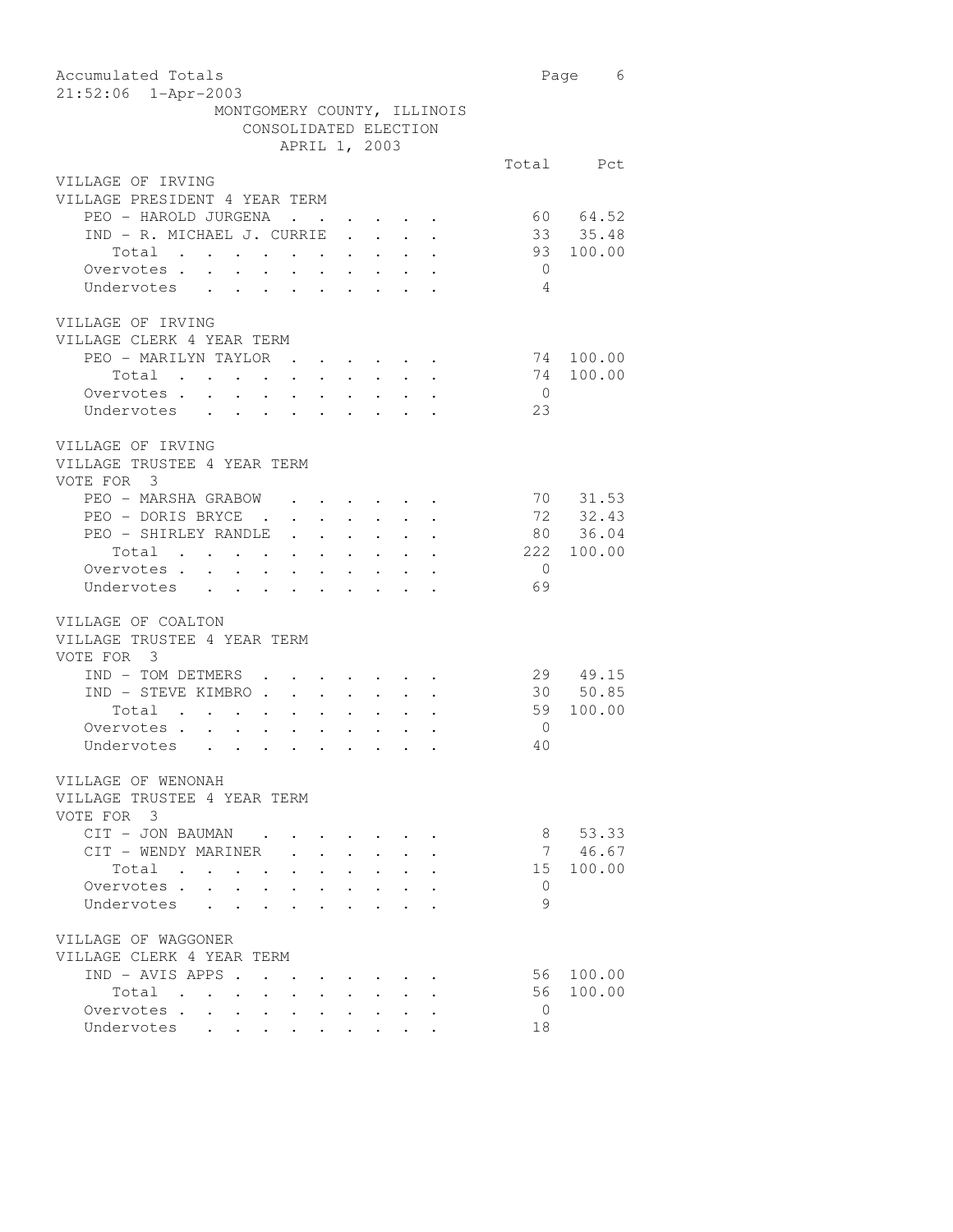| Accumulated Totals<br>21:52:06 1-Apr-2003                                                                                                                   |                | 7<br>Page            |
|-------------------------------------------------------------------------------------------------------------------------------------------------------------|----------------|----------------------|
| MONTGOMERY COUNTY, ILLINOIS                                                                                                                                 |                |                      |
| CONSOLIDATED ELECTION                                                                                                                                       |                |                      |
| APRIL 1, 2003                                                                                                                                               |                |                      |
|                                                                                                                                                             |                | Total Pct            |
| VILLAGE OF WAGGONER<br>VILLAGE TRUSTEE 4 YEAR TERM                                                                                                          |                |                      |
| VOTE FOR 3                                                                                                                                                  |                |                      |
| IND - BART ROBINETTE                                                                                                                                        |                | 52 27.81             |
| IND - SCOTT WAGGONER .<br>$\mathbf{r} = \mathbf{r} + \mathbf{r} + \mathbf{r} + \mathbf{r}$<br>$\sim 10^{-11}$                                               | 39             | 20.86                |
| IND - LEWIS R. DURSTON .<br>$\mathbf{r} = \mathbf{r} \times \mathbf{r}$ , where $\mathbf{r} = \mathbf{r} \times \mathbf{r}$                                 |                | 54 28.88             |
| IND - SHAUN WEBB                                                                                                                                            |                | 42 22.46             |
| Total                                                                                                                                                       | 187            | 100.00               |
| Overvotes .<br>$\ddot{\phantom{a}}$<br>$\ddot{\phantom{0}}$<br>$\mathbf{r} = \mathbf{r} + \mathbf{r} + \mathbf{r} + \mathbf{r}$<br>$\sim$ $-$               | $\overline{0}$ |                      |
| Undervotes                                                                                                                                                  | 35             |                      |
|                                                                                                                                                             |                |                      |
| VILLAGE OF WAGGONER<br>VILLAGE TRUSTEE UNEXPIRED 2 YEAR TERM                                                                                                |                |                      |
| VOTE FOR 3                                                                                                                                                  |                |                      |
| IND - RONALD L. ELIASON                                                                                                                                     |                | 49 27.84             |
| IND - RONALD H. SEATON<br>$\mathcal{L}^{\mathcal{A}}$ , and $\mathcal{L}^{\mathcal{A}}$ , and $\mathcal{L}^{\mathcal{A}}$ , and $\mathcal{L}^{\mathcal{A}}$ |                |                      |
| $IND - SHIRLEX J. WEBB.$<br>$\sim$ $-$<br>$\sim$ $-$<br>$\mathcal{A}^{\mathcal{A}}$ , and $\mathcal{A}^{\mathcal{A}}$ , and $\mathcal{A}^{\mathcal{A}}$     |                | 41 23.30<br>51 28.98 |
| IND - STEVE PRICE<br>$\mathbf{z} = \mathbf{z} + \mathbf{z}$<br>$\sim$                                                                                       |                | $35 \t 19.89$        |
| Total                                                                                                                                                       | 176            | 100.00               |
| Overvotes.                                                                                                                                                  | $\overline{1}$ |                      |
| Undervotes                                                                                                                                                  | 43             |                      |
|                                                                                                                                                             |                |                      |
|                                                                                                                                                             |                |                      |
| VILLAGE OF RAYMOND<br>VILLAGE TRUSTEE 4 YEAR TERM<br>VOTE FOR 3                                                                                             |                |                      |
| IND - JOE MARTIN<br>$\mathbf{r} = \mathbf{r} + \mathbf{r} + \mathbf{r} + \mathbf{r} + \mathbf{r} + \mathbf{r}$                                              |                | 232 30.13            |
| IND - TOBY DEAN.<br>$\mathbf{L}^{\text{max}}$ , and $\mathbf{L}^{\text{max}}$<br>$\mathbf{L}^{\text{max}}$<br>$\ddot{\phantom{0}}$                          |                | 171 22.21            |
| $\mathbf{L}^{\text{max}}$<br>IND - THOMAS W. HAMPTON<br>$\mathbf{r}$ .                                                                                      |                | 163 21.17            |
| IND - SCOTT L. PINKSTON                                                                                                                                     |                | 204 26.49            |
| Total                                                                                                                                                       |                | 770 100.00           |
| Overvotes                                                                                                                                                   | $\overline{1}$ |                      |
| Undervotes                                                                                                                                                  | 82             |                      |
|                                                                                                                                                             |                |                      |
| VILLAGE OF WALSHVILLE<br>VILLAGE TRUSTEE 4 YEAR TERM<br>VOTE FOR 3                                                                                          |                |                      |
| IND - ROBERT L. HEMKEN                                                                                                                                      | 20             | 31.75                |
| IND - WILLIAM D. SYKES, JR.                                                                                                                                 | 15             | 23.81                |
| IND - DARLA SYKES                                                                                                                                           | 14             | 22.22                |
| IND - LAMOIN VOLLINTINE.<br>$\mathbf{L} = \mathbf{L} \mathbf{L}$<br>$\sim$                                                                                  | 8              | 12.70                |
| IND - DORIS K. VOLLINTINE                                                                                                                                   | 6              | 9.52                 |
| Total                                                                                                                                                       | 63             | 100.00               |
| Overvotes .                                                                                                                                                 | $\mathbf{0}$   |                      |
| Undervotes                                                                                                                                                  | 9              |                      |
| $\ddot{\phantom{a}}$                                                                                                                                        |                |                      |
| NOKOMIS COMMUNITY MEMORIAL PARK DISTRICT<br>COMMISSIONER 4 YEAR TERM                                                                                        |                |                      |
| VOTE FOR 2                                                                                                                                                  |                |                      |
| LARRY L. MENIN                                                                                                                                              |                | 353 51.99            |
| JAMES K. FUNK<br>$\ddot{\phantom{0}}$<br>$\bullet$ .<br>$\ddot{\phantom{0}}$<br>$\ddot{\phantom{0}}$                                                        |                | 326 48.01            |
| Total<br>$\bullet$ .                                                                                                                                        | 679            | 100.00               |
| Overvotes                                                                                                                                                   | $\circ$        |                      |
| Undervotes                                                                                                                                                  | 171            |                      |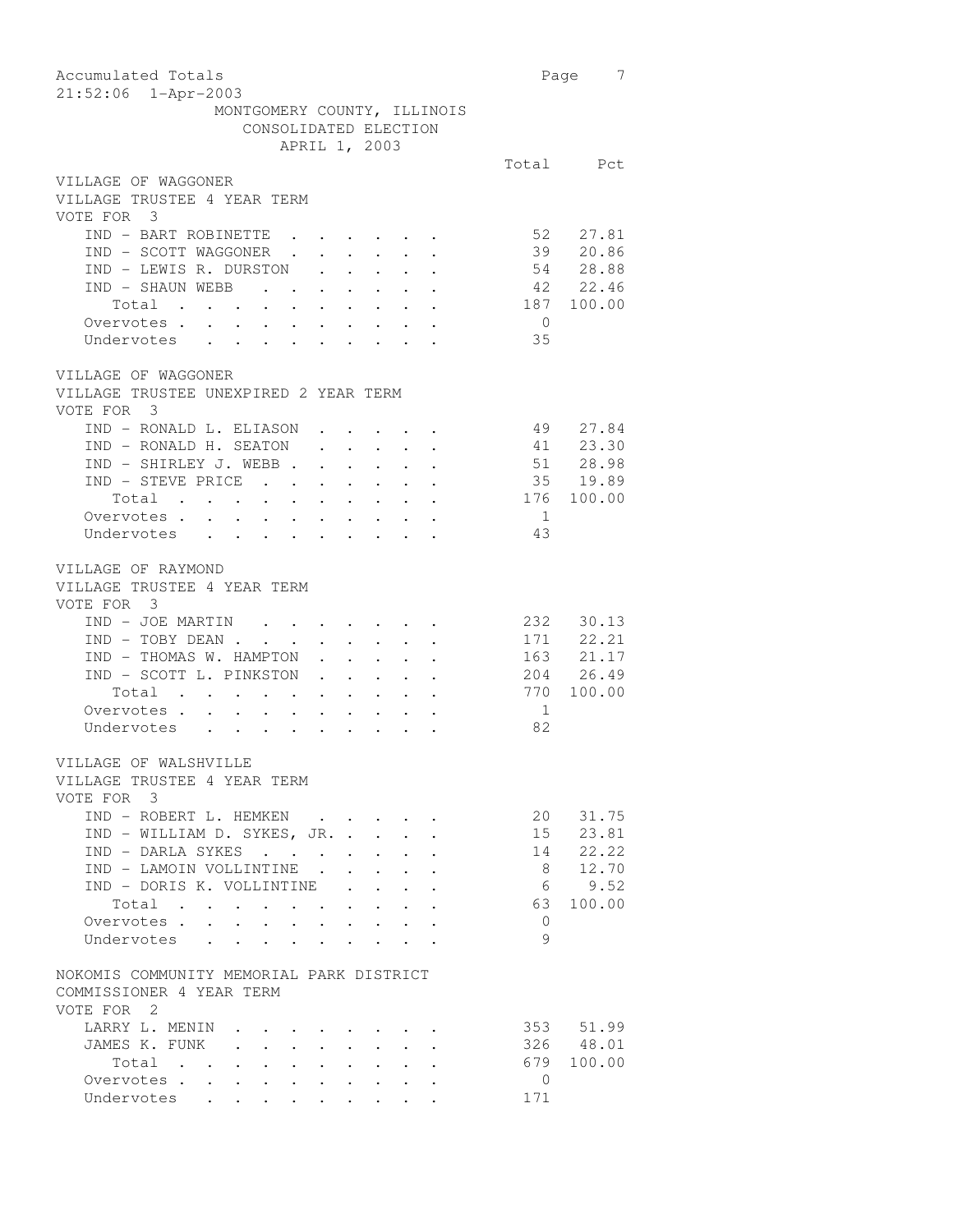| Accumulated Totals                                                                                            |                | Page 8       |
|---------------------------------------------------------------------------------------------------------------|----------------|--------------|
| 21:52:06 1-Apr-2003                                                                                           |                |              |
| MONTGOMERY COUNTY, ILLINOIS                                                                                   |                |              |
| CONSOLIDATED ELECTION                                                                                         |                |              |
| APRIL 1, 2003                                                                                                 |                |              |
|                                                                                                               |                | Total Pct    |
| NOKOMIS COMMUNITY MEMORIAL PARK DISTRICT                                                                      |                |              |
| COMMISSIONER UNEXPIRED 2 YEAR TERM                                                                            |                |              |
| RANDEL L. RICHARDSON.                                                                                         | 343            | 100.00       |
| Total                                                                                                         | 343            | 100.00       |
| Overvotes.                                                                                                    | $\overline{0}$ |              |
| Undervotes                                                                                                    | 82             |              |
|                                                                                                               |                |              |
| LITCHFIELD PARK DISTRICT                                                                                      |                |              |
| COMMISSIONER 4 YEAR TERM                                                                                      |                |              |
| VOTE FOR 3                                                                                                    |                |              |
| WILLIAM D. BERGEN<br>$\sim$ $\sim$ $\sim$ $\sim$                                                              |                | 900 32.55    |
| BRUCE VIGNOS                                                                                                  |                | 914 33.06    |
| JULIE TIMMERMANN<br>$\mathbf{r} = \mathbf{r} \cdot \mathbf{r}$<br>$\ddot{\phantom{a}}$<br>$\mathcal{L}^{(1)}$ |                | 951 34.39    |
| Total                                                                                                         |                | 2,765 100.00 |
| Overvotes.                                                                                                    | $\circ$        |              |
| Undervotes                                                                                                    | 1,189          |              |
|                                                                                                               |                |              |
| RAYMOND PARK DISTRICT                                                                                         |                |              |
| COMMISSIONER 6 YEAR TERM                                                                                      |                |              |
| KENT WAGAHOFF .                                                                                               |                | 261 100.00   |
| Total .                                                                                                       | 261            | 100.00       |
| $\mathbf{r} = \mathbf{r} \mathbf{r}$ .<br>$\sim 100$<br>$\bullet$ . $\bullet$                                 | $\overline{0}$ |              |
|                                                                                                               | 24             |              |
|                                                                                                               |                |              |
| PITMAN TOWNSHIP PARK DISTRICT                                                                                 |                |              |
| TRUSTEE 6 YEAR TERM                                                                                           |                |              |
|                                                                                                               |                |              |
| MARLA HITCHINGS                                                                                               | 139            | 100.00       |
| Total                                                                                                         | 139            | 100.00       |
| Overvotes .<br>$\mathbf{a} = \mathbf{a} + \mathbf{a} + \mathbf{a}$ , $\mathbf{a} = \mathbf{a}$<br>$\sim$      | $\overline{0}$ |              |
| Undervotes<br>$\mathbf{r}$ , $\mathbf{r}$ , $\mathbf{r}$ , $\mathbf{r}$<br>$\sim$ $\sim$                      | 29             |              |
|                                                                                                               |                |              |
| PITMAN TOWNSHIP PARK DISTRICT                                                                                 |                |              |
| TRUSTEE UNEXPIRED 4 YEAR TERM                                                                                 |                |              |
| RONDA FOLKERTS                                                                                                | 126            | 100.00       |
| Total                                                                                                         | 126            | 100.00       |
| Overvotes .                                                                                                   | $\Omega$       |              |
| Undervotes                                                                                                    | 42             |              |
|                                                                                                               |                |              |
| FARMERSVILLE-WAGGONER PUBLIC LIBRARY DISTRICT                                                                 |                |              |
| LIBRARY TRUSTEE 6 YEAR TERM                                                                                   |                |              |
| VOTE FOR<br>3                                                                                                 |                |              |
| GEORGE MCPHAIL                                                                                                | 302            | 33.44        |
| RICHARD ALTIG                                                                                                 | 269            | 29.79        |
| CHERYL HAMPTON                                                                                                | 332            | 36.77        |
| Total<br>$\bullet$ .<br><br><br><br><br><br><br><br><br><br><br><br><br>$\bullet$                             | 903            | 100.00       |
| Overvotes .                                                                                                   | 0              |              |
| Undervotes                                                                                                    | 228            |              |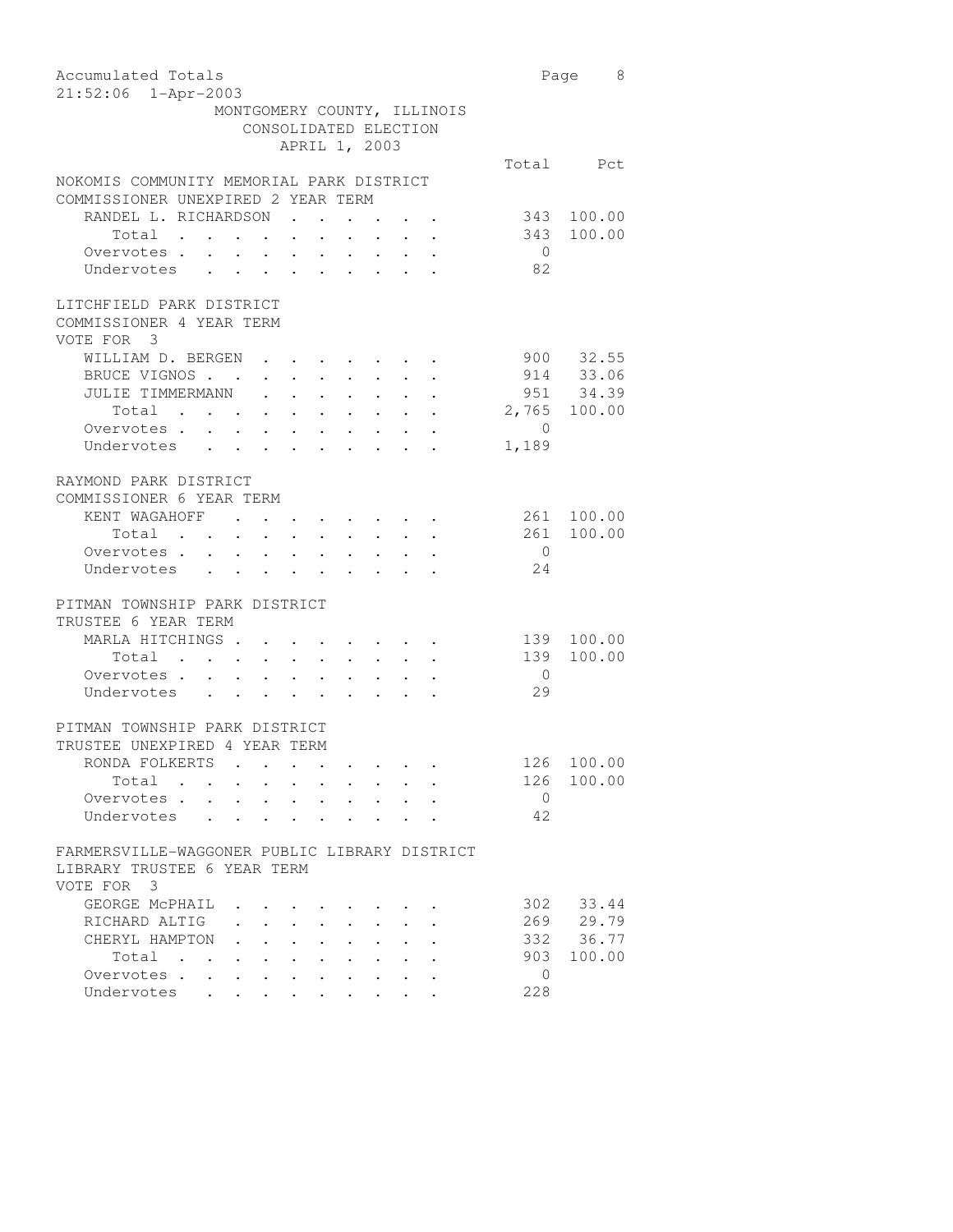| Accumulated Totals                                                                                                                                                                                                                      | Page           | 9          |
|-----------------------------------------------------------------------------------------------------------------------------------------------------------------------------------------------------------------------------------------|----------------|------------|
| 21:52:06 1-Apr-2003                                                                                                                                                                                                                     |                |            |
| MONTGOMERY COUNTY, ILLINOIS                                                                                                                                                                                                             |                |            |
| CONSOLIDATED ELECTION                                                                                                                                                                                                                   |                |            |
| APRIL 1, 2003                                                                                                                                                                                                                           |                |            |
|                                                                                                                                                                                                                                         |                | Total Pct  |
| GRAND PRAIRIE OF THE WEST PUBLIC LIBRARY DISTRICT<br>LIBRARY TRUSTEE 4 YEAR TERM                                                                                                                                                        |                |            |
| VOTE FOR 4                                                                                                                                                                                                                              |                |            |
| SANDRA HELMERICHS                                                                                                                                                                                                                       | 3              | 25.00      |
| DORIS WEERTS                                                                                                                                                                                                                            | 3 <sup>7</sup> | 25.00      |
| GLORIA LESKOVISEK<br>$\mathbf{L} = \mathbf{L}$<br>$\sim$ $\sim$                                                                                                                                                                         |                | 3, 25.00   |
| PAT ESKEW                                                                                                                                                                                                                               |                | 3 25.00    |
| Total                                                                                                                                                                                                                                   | 12             | 100.00     |
| Overvotes                                                                                                                                                                                                                               | 0              |            |
| Undervotes                                                                                                                                                                                                                              | $\Omega$       |            |
| GRAND PRAIRIE OF THE WEST PUBLIC LIBRARY DISTRICT                                                                                                                                                                                       |                |            |
| LIBRARY TRUSTEE UNEXPIRED 2 YEAR TERM<br>VOTE FOR 2                                                                                                                                                                                     |                |            |
| JOAN BLACKWELL                                                                                                                                                                                                                          |                | 3 50.00    |
| NANCY O'DELL                                                                                                                                                                                                                            |                | 3 50.00    |
| and the contract of the contract of the contract of the contract of the contract of the contract of the contract of the contract of the contract of the contract of the contract of the contract of the contract of the contra<br>Total | 6              | 100.00     |
| Overvotes                                                                                                                                                                                                                               | 0              |            |
| Undervotes                                                                                                                                                                                                                              | $\Omega$       |            |
| DOYLE PUBLIC LIBRARY DISTRICT                                                                                                                                                                                                           |                |            |
| LIBRARY TRUSTEE 6 YEAR TERM                                                                                                                                                                                                             |                |            |
| VOTE FOR 2                                                                                                                                                                                                                              |                |            |
| V. JUNE HEFLEY                                                                                                                                                                                                                          |                | 367 50.90  |
| DAVID W. WEIR                                                                                                                                                                                                                           |                | 354 49.10  |
| Total                                                                                                                                                                                                                                   | 721            | 100.00     |
| Overvotes                                                                                                                                                                                                                               | 0              |            |
| Undervotes                                                                                                                                                                                                                              | 225            |            |
| NOKOMIS TOWNSHIP LIBRARY                                                                                                                                                                                                                |                |            |
| LIBRARY TRUSTEE 6 YEAR TERM                                                                                                                                                                                                             |                |            |
| VOTE FOR 2                                                                                                                                                                                                                              |                |            |
| CAROLYN L. MARLEY                                                                                                                                                                                                                       |                | 339 50.60  |
| KATHRYN H. MOORE                                                                                                                                                                                                                        |                | 331 49.40  |
| Total                                                                                                                                                                                                                                   |                | 670 100.00 |
| Overvotes                                                                                                                                                                                                                               | $\overline{0}$ |            |
| Undervotes                                                                                                                                                                                                                              | 180            |            |
|                                                                                                                                                                                                                                         |                |            |
| NOKOMIS TOWNSHIP LIBRARY                                                                                                                                                                                                                |                |            |
| LIBRARY TRUSTEE UNEXPIRED 4 YEAR TERM                                                                                                                                                                                                   |                |            |
| MARJORIE C. EISENBARTH                                                                                                                                                                                                                  | 383            | 100.00     |
| Total<br>$\sim$<br>$\ddot{\phantom{0}}$<br>$\ddot{\phantom{0}}$<br>$\sim$ $\sim$                                                                                                                                                        | 383            | 100.00     |
| Overvotes.                                                                                                                                                                                                                              | $\overline{0}$ |            |
| Undervotes                                                                                                                                                                                                                              | 42             |            |
| WITT TOWNSHIP LIBRARY                                                                                                                                                                                                                   |                |            |
| LIBRARY TRUSTEE 6 YEAR TERM                                                                                                                                                                                                             |                |            |
| VOTE FOR 2                                                                                                                                                                                                                              |                |            |
| BARBARA A. GOLITKO.<br>$\sim$ $-$                                                                                                                                                                                                       |                | 134 100.00 |
| Total<br>$\sim$ $\sim$<br>$\ddot{\phantom{0}}$<br>$\sim$<br>$\sim$                                                                                                                                                                      | 134            | 100.00     |
| Overvotes.                                                                                                                                                                                                                              | 0              |            |
| Undervotes                                                                                                                                                                                                                              | 182            |            |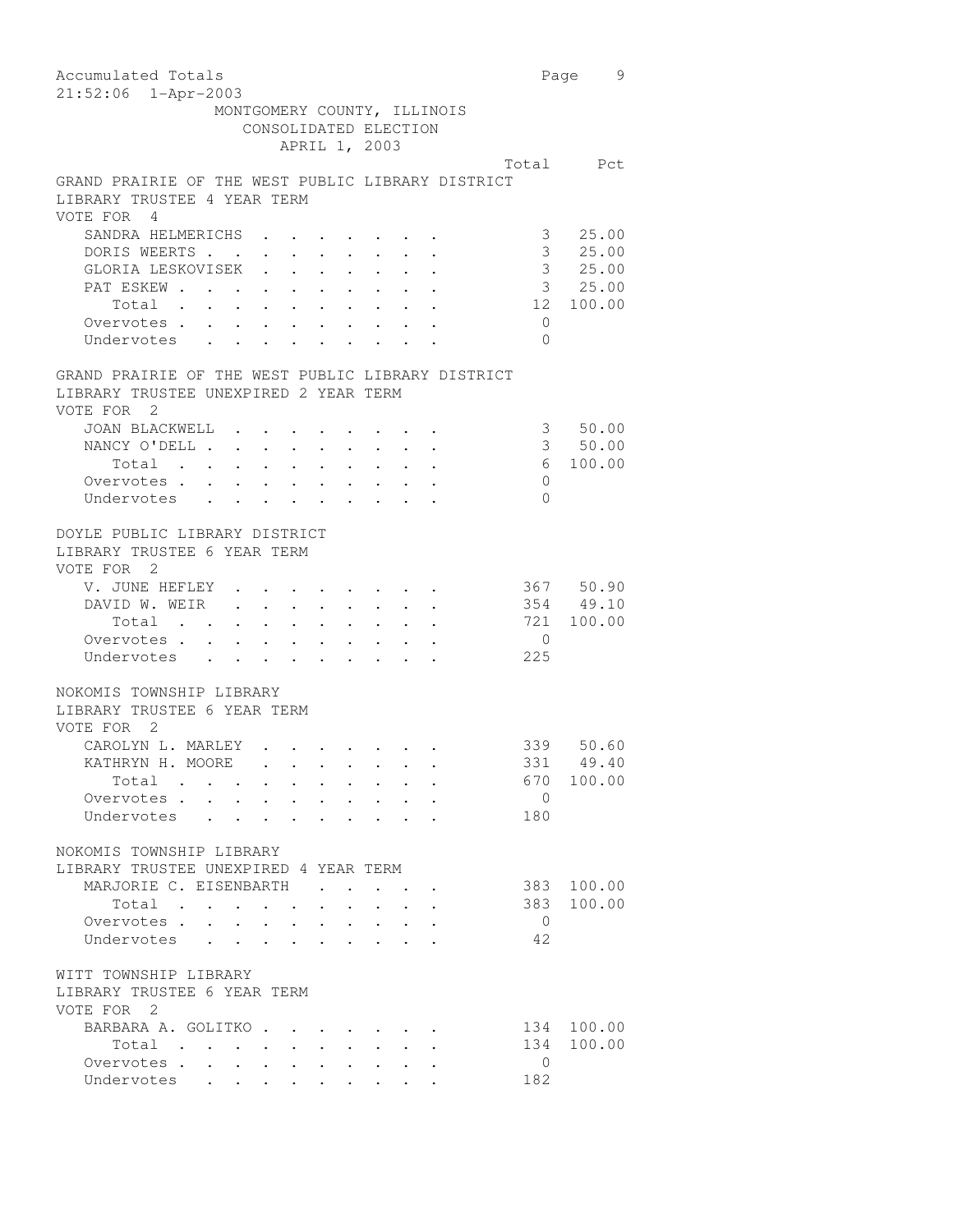| Accumulated Totals                                                                                                                                                                                                                                 |                | Page<br>10 |
|----------------------------------------------------------------------------------------------------------------------------------------------------------------------------------------------------------------------------------------------------|----------------|------------|
| 21:52:06 1-Apr-2003                                                                                                                                                                                                                                |                |            |
| MONTGOMERY COUNTY, ILLINOIS                                                                                                                                                                                                                        |                |            |
| CONSOLIDATED ELECTION                                                                                                                                                                                                                              |                |            |
| APRIL 1, 2003                                                                                                                                                                                                                                      |                |            |
|                                                                                                                                                                                                                                                    |                | Total Pct  |
| MORRISONVILLE COMMUNITY UNIT SCHOOL DISTRICT #1                                                                                                                                                                                                    |                |            |
| MEMBERS OF THE BOARD OF EDUCATION FULL 4-YEAR TERM                                                                                                                                                                                                 |                |            |
| VOTE FOR 4                                                                                                                                                                                                                                         |                |            |
| STEPHEN PAUL BROWN.                                                                                                                                                                                                                                | 2              | 28.57      |
| $\mathbf{r}$ , $\mathbf{r}$ , $\mathbf{r}$ , $\mathbf{r}$ , $\mathbf{r}$<br>KEVIN LEE MOOMEY                                                                                                                                                       | $\Omega$       | 0.00       |
| WILLIAM LLOYD HARMON<br>$\ddot{\phantom{a}}$                                                                                                                                                                                                       | $2^{\circ}$    | 28.57      |
| WILLIAM LYNN OVINGTON                                                                                                                                                                                                                              | $1 \quad$      | 14.29      |
| AMANDA LEE GRUNDY<br>. The contract of the contract of the contract of the contract of the contract of the contract of the contract of the contract of the contract of the contract of the contract of the contract of the contract of the contrac | $\overline{2}$ | 28.57      |
| MARY JEAN BEARD                                                                                                                                                                                                                                    |                | 0 0.00     |
| Total                                                                                                                                                                                                                                              | 7              | 100.00     |
| Overvotes .<br>$\mathcal{A}=\mathcal{A}=\mathcal{A}=\mathcal{A}=\mathcal{A}=\mathcal{A}=\mathcal{A}=\mathcal{A}$                                                                                                                                   | 0              |            |
| Undervotes<br>$\sim$ $-$                                                                                                                                                                                                                           | $\mathbf{1}$   |            |
|                                                                                                                                                                                                                                                    |                |            |
| MORRISONVILLE COMMUNITY UNIT SCHOOL DISTRICT #1                                                                                                                                                                                                    |                |            |
| MEMBERS OF THE BOARD OF EDUCATION UNEXP. 2-YR. TERM                                                                                                                                                                                                |                |            |
| VOTE FOR 2                                                                                                                                                                                                                                         |                |            |
| MICHAEL F. UNSER                                                                                                                                                                                                                                   | 2              | 50.00      |
| KURT L. WEMPEN .<br>$\mathbf{r} = \mathbf{r} + \mathbf{r}$ , where $\mathbf{r} = \mathbf{r} + \mathbf{r}$ , where $\mathbf{r} = \mathbf{r}$                                                                                                        | $\overline{0}$ | 0.00       |
| DEBRA KAY FORBES .<br>$\mathbf{r} = \mathbf{r} + \mathbf{r} + \mathbf{r} + \mathbf{r} + \mathbf{r}$                                                                                                                                                |                | 2 50.00    |
| Total $\cdots$ $\cdots$<br>$\bullet$ , $\bullet$ , $\bullet$                                                                                                                                                                                       | 4              | 100.00     |
| Overvotes .<br>$\sim$<br>$\sim$<br>$\sim$ 100 $\pm$                                                                                                                                                                                                | 0              |            |
| Undervotes<br>$\mathbf{r} = \mathbf{r} \cdot \mathbf{r}$ , where $\mathbf{r} = \mathbf{r} \cdot \mathbf{r}$<br>$\cdot$ $\cdot$ $\cdot$ $\cdot$ $\cdot$                                                                                             | $\Omega$       |            |
| PANHANDLE COMMUNITY UNIT SCHOOL DISTRICT #2<br>MEMBERS OF THE BOARD OF EDUCATION FULL 4-YEAR TERM<br>VOTE FOR 4                                                                                                                                    |                |            |
| LANCE E. GLICK                                                                                                                                                                                                                                     | 557            | 21.51      |
| SCHELLI MARTIN-SANDERS<br>$\mathbf{r} = \mathbf{r} + \mathbf{r} + \mathbf{r} + \mathbf{r} + \mathbf{r}$                                                                                                                                            | 586            | 22.63      |
| GREG NIMMO<br>$\mathcal{A}^{\mathcal{A}}$ , and $\mathcal{A}^{\mathcal{A}}$ , and $\mathcal{A}^{\mathcal{A}}$ , and $\mathcal{A}^{\mathcal{A}}$ , and $\mathcal{A}^{\mathcal{A}}$                                                                  | 578            | 22.32      |
| DAVID FUCHS<br>$\mathbf{r}$ , $\mathbf{r}$<br>$\sim$ $\sim$<br>$\bullet$ .<br>$\bullet$ . In the $\bullet$ , $\bullet$<br>$\bullet$ . $\bullet$                                                                                                    | 424            | 16.37      |
| CLARENCE L. SMITH III                                                                                                                                                                                                                              | 445            | 17.18      |
| . The second contract is a second contract of the second contract $\mathcal{L}_\text{c}$<br>Total                                                                                                                                                  | 2,590          | 100.00     |
| Overvotes.                                                                                                                                                                                                                                         | 9              |            |
| Undervotes                                                                                                                                                                                                                                         | 826            |            |
|                                                                                                                                                                                                                                                    |                |            |
| PANHANDLE COMMUNITY UNIT SCHOOL DISTRICT #2                                                                                                                                                                                                        |                |            |
| MEMBERS OF THE BOARD OF EDUCATION UNEXP. 2-YR. TERM                                                                                                                                                                                                |                |            |
| TERRI POPE<br>$\sim$ $\sim$                                                                                                                                                                                                                        | 548            | 74.15      |
| THOMAS MULCH.                                                                                                                                                                                                                                      | 191            | 25.85      |
| Total<br><b><i>Contract Contract</i></b><br>$\ddot{\phantom{0}}$<br>$\ddot{\phantom{a}}$                                                                                                                                                           | 739            | 100.00     |
| Overvotes                                                                                                                                                                                                                                          | 13             |            |
| Undervotes                                                                                                                                                                                                                                         | 111            |            |
|                                                                                                                                                                                                                                                    |                |            |
| BOND COUNTY COMMUNITY UNIT SCHOOL DISTRICT #2                                                                                                                                                                                                      |                |            |
| MEMBERS OF THE BOARD OF EDUCATION FULL 4-YEAR TERM                                                                                                                                                                                                 |                |            |
| VOTE FOR 3                                                                                                                                                                                                                                         |                |            |
| TOM DOLL                                                                                                                                                                                                                                           | 0              |            |
| ROGER STAFF                                                                                                                                                                                                                                        | 0              |            |
| Total<br>$\sim$<br>$\mathbf{L}$<br>$\cdot$                                                                                                                                                                                                         | 0              |            |
| Overvotes                                                                                                                                                                                                                                          | $\Omega$       |            |
| Undervotes<br>$\sim$ $\sim$ $\sim$ $\sim$<br>$\sim$ $\sim$                                                                                                                                                                                         | 0              |            |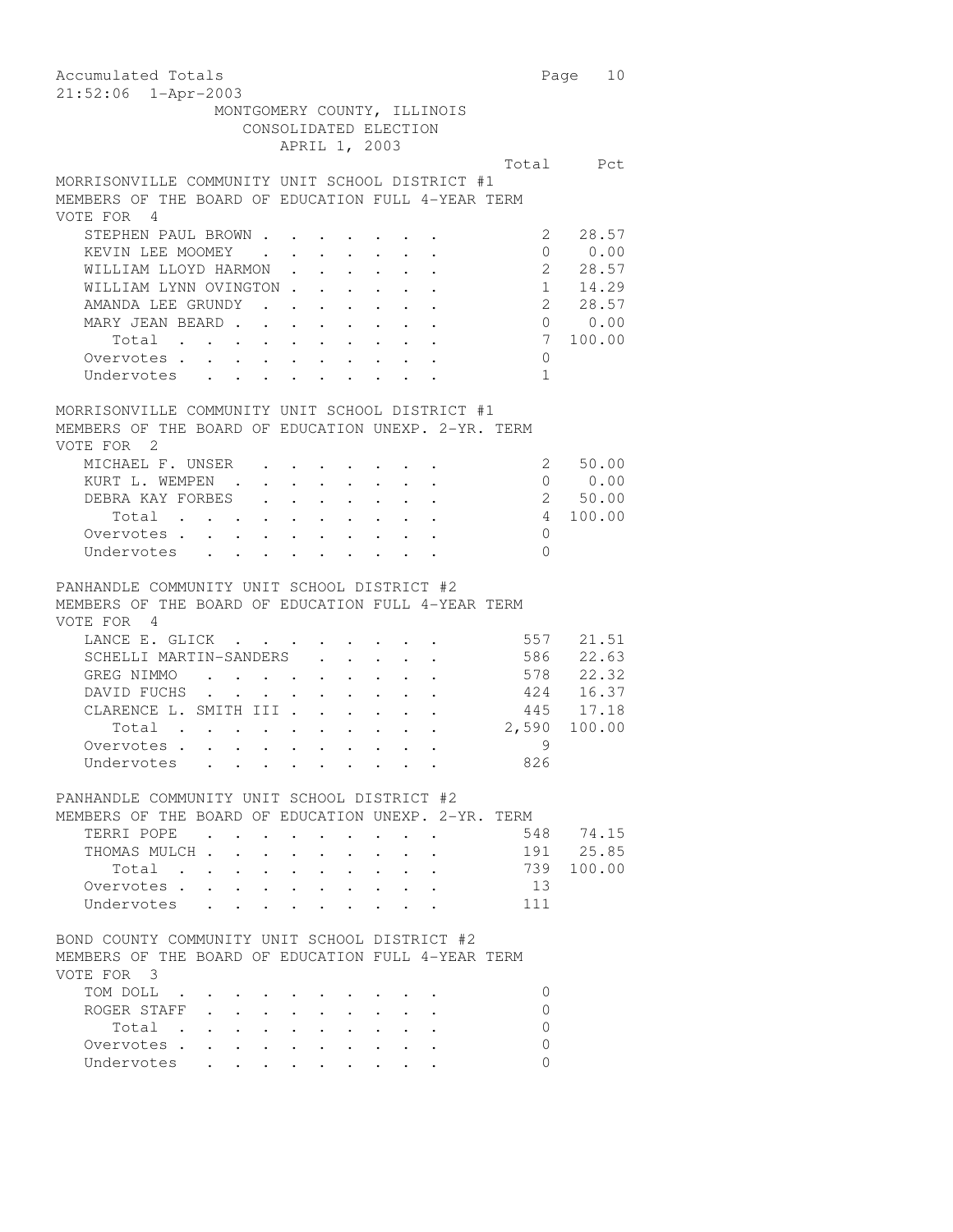Accumulated Totals **Page 11** 21:52:06 1-Apr-2003 MONTGOMERY COUNTY, ILLINOIS CONSOLIDATED ELECTION APRIL 1, 2003 Total Pct GIRARD COMMUNITY UNIT SCHOOL DISTRICT #3 MEMBERS OF THE BOARD OF EDUCATION FULL 4-YEAR TERM VOTE FOR 4 MARK W. EDWARDS . . . . . . . . 0 MARK S. SLOMAN . . . . . . . . 0 SUSAN FOX . . . . . . . . . . 0 KENNETH E. BOYD . . . . . . . . 0 Total . . . . . . . . . . 0<br>ervotes . . . . . . . . . . . . 0 Overvotes . . . . . . . . . . Undervotes . . . . . . . . 0 HILLSBORO COMMUNITY UNIT SCHOOL DISTRICT #3 MEMBERS OF THE BOARD OF EDUCATION FULL 4-YEAR TERM VOTE FOR 4 RICHARD E. PAYNE . . . . . . . . 1,153 18.79<br>BILL CLINARD . . . . . . . . . 1,353 22.05 BILL CLINARD . . . . . . . . . WILLIAM (BILL) JURGENA . . . . 1,291 21.04 TRINA R. BRITTON . . . . . . . 1,179 19.21 LAURA SHEA . . . . . . . . . 1,161 18.92 Total . . . . . . . . . . 6,137 100.00 Overvotes . . . . . . . . . . . 6 Undervotes . . . . . . . . . 2,207 VIRDEN COMMUNITY UNIT SCHOOL DISTRICT #4 MEMBERS OF THE BOARD OF EDUCATION FULL 4-YEAR TERM VOTE FOR 3 NATALIE A. BLANKENSHIP . . . . . 1 11.11 JEFFREY L. CARTER . . . . . . . 2 22.22 MARK REICHERT . . . . . . . . 3 33.33 JUSTIN A. ENRIETTA . . . . . . . 1 11.11 BETH KIEL . . . . . . . . . . 2 22.22 Total . . . . . . . . . . 9 100.00 Overvotes . . . . . . . . . . 0 Undervotes . . . . . . . . . 0 HIGHLAND COMMUNITY UNIT SCHOOL DISTRICT #5 MEMBERS OF THE BOARD OF EDUCATION FULL 4-YEAR TERM VOTE FOR 3 HAROLD ERNST . . . . . . . . . 0 DARELL O. BELLM . . . . . . . . 0 CATHERINE BOULANGER . . . . . . 0  $\text{Total} \quad . \quad . \quad . \quad . \quad . \quad . \quad . \qquad . \qquad 0$ Overvotes . . . . . . . . . . 0 Undervotes . . . . . . . . . 0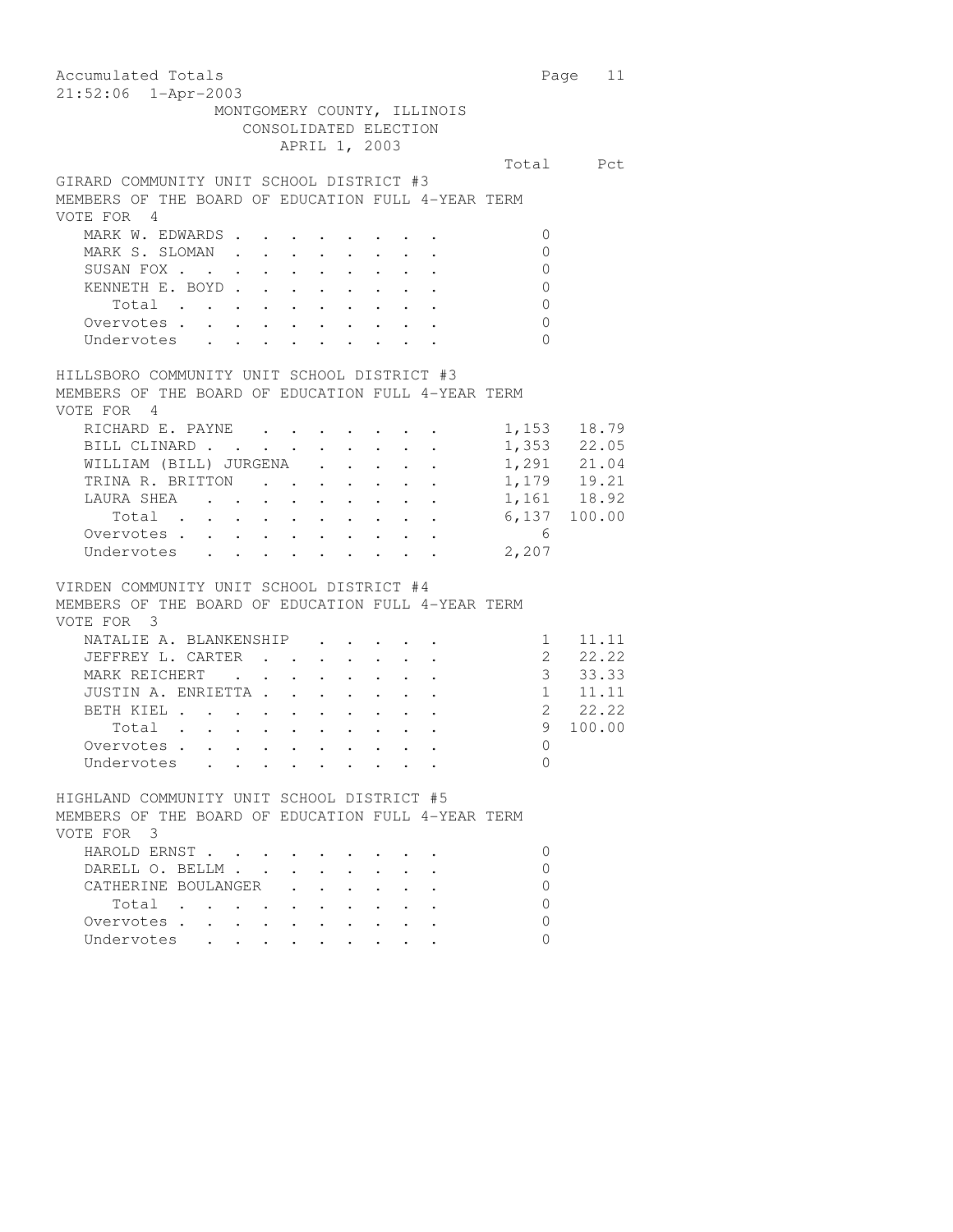| Accumulated Totals                                                                                                                                                                                                                               |                      | 12<br>Page              |
|--------------------------------------------------------------------------------------------------------------------------------------------------------------------------------------------------------------------------------------------------|----------------------|-------------------------|
| 21:52:06 1-Apr-2003                                                                                                                                                                                                                              |                      |                         |
| MONTGOMERY COUNTY, ILLINOIS                                                                                                                                                                                                                      |                      |                         |
| CONSOLIDATED ELECTION                                                                                                                                                                                                                            |                      |                         |
| APRIL 1, 2003                                                                                                                                                                                                                                    |                      |                         |
|                                                                                                                                                                                                                                                  |                      | Total Pct               |
| MT. OLIVE COMMUNITY UNIT SCHOOL DISTRICT #5                                                                                                                                                                                                      |                      |                         |
| MEMBERS OF THE BOARD OF EDUCATION FULL 4-YEAR TERM                                                                                                                                                                                               |                      |                         |
| VOTE FOR 4                                                                                                                                                                                                                                       |                      |                         |
| DEBRA J. HEEREN                                                                                                                                                                                                                                  |                      | 22<br>25.00             |
| GEORGE R. GERHARDT                                                                                                                                                                                                                               | $\ddot{\phantom{a}}$ | 10<br>11.36             |
| THOMAS D. COZAD                                                                                                                                                                                                                                  |                      | 6 6.82                  |
| ROB BUTLER                                                                                                                                                                                                                                       |                      | 20 22.73                |
|                                                                                                                                                                                                                                                  |                      |                         |
| DAVID L. SMITH                                                                                                                                                                                                                                   |                      | 15 17.05                |
| JOHN SKERTICH                                                                                                                                                                                                                                    |                      | 15 17.05                |
| Total                                                                                                                                                                                                                                            |                      | 88<br>100.00            |
| Overvotes .<br>$\mathbf{u}^{\prime}$ , and $\mathbf{u}^{\prime}$ , and $\mathbf{u}^{\prime}$ , and $\mathbf{u}^{\prime}$ , and $\mathbf{u}^{\prime}$ , and<br>$\sim$ $-$                                                                         |                      | $\overline{0}$          |
| Undervotes<br>$\mathbf{r}$ , and $\mathbf{r}$ , and $\mathbf{r}$ , and $\mathbf{r}$ , and $\mathbf{r}$                                                                                                                                           |                      | 24                      |
|                                                                                                                                                                                                                                                  |                      |                         |
| PANA COMMUNITY UNIT SCHOOL DISTRICT #8                                                                                                                                                                                                           |                      |                         |
| MEMBERS OF THE BOARD OF EDUCATION FULL 4-YEAR TERM                                                                                                                                                                                               |                      |                         |
| VOTE FOR 4                                                                                                                                                                                                                                       |                      |                         |
| DON ALLEN                                                                                                                                                                                                                                        |                      | 23.33<br>7              |
| JOHN METZGER                                                                                                                                                                                                                                     |                      | 30.00<br>9              |
| DAVID E. KOONTZ                                                                                                                                                                                                                                  |                      | 26.67<br>8              |
| KAREN MIZEUR                                                                                                                                                                                                                                     |                      | 20.00<br>6              |
| Total<br>$\mathcal{A}^{\mathcal{A}}$ , and $\mathcal{A}^{\mathcal{A}}$ , and $\mathcal{A}^{\mathcal{A}}$ , and $\mathcal{A}^{\mathcal{A}}$<br>$\sim$ $-$                                                                                         |                      | 100.00<br>30            |
| $\mathbf{L}^{\text{max}}$<br>Overvotes .<br>$\mathcal{L}^{\text{max}}$ , $\mathcal{L}^{\text{max}}$<br>$\mathbf{A}$ and $\mathbf{A}$ and $\mathbf{A}$<br>$\sim$                                                                                  |                      | $\overline{0}$          |
| Undervotes                                                                                                                                                                                                                                       |                      | 6                       |
|                                                                                                                                                                                                                                                  |                      |                         |
| PAWNEE COMMUNITY UNIT SCHOOL DISTRICT #11                                                                                                                                                                                                        |                      |                         |
| MEMBERS OF THE BOARD OF EDUCATION FULL 4-YEAR TERM                                                                                                                                                                                               |                      |                         |
| VOTE FOR 3                                                                                                                                                                                                                                       |                      |                         |
| DEBBIE MARKS                                                                                                                                                                                                                                     |                      | 42.86<br>6              |
|                                                                                                                                                                                                                                                  |                      | 28.57<br>4              |
| SHELLY CRAIGMILES<br>$\mathbf{A}^{\text{max}}$ , and $\mathbf{A}^{\text{max}}$                                                                                                                                                                   |                      | $\overline{a}$          |
| KIM JACKSON<br>$\mathbf{r}$ , $\mathbf{r}$ , $\mathbf{r}$<br>$\sim$<br>$\bullet$ . $\bullet$                                                                                                                                                     |                      | 14.29<br>$\overline{2}$ |
| RUTHMARIE "RE" CARTER                                                                                                                                                                                                                            |                      | 14.29                   |
| and the contract of the contract of the contract of the contract of the contract of the contract of the contract of the contract of the contract of the contract of the contract of the contract of the contract of the contra<br>Total          |                      | 14<br>100.00            |
| Overvotes                                                                                                                                                                                                                                        |                      | $\mathbf{0}$            |
| Undervotes                                                                                                                                                                                                                                       |                      | 4                       |
|                                                                                                                                                                                                                                                  |                      |                         |
| LITCHFIELD COMMUNITY UNIT SCHOOL DISTRICT #12                                                                                                                                                                                                    |                      |                         |
| MEMBERS OF THE BOARD OF EDUCATION FULL 4-YEAR TERM                                                                                                                                                                                               |                      |                         |
| VOTE FOR 4                                                                                                                                                                                                                                       |                      |                         |
| STEPHANIE L. BLANKENSHIP .                                                                                                                                                                                                                       |                      | 902<br>24.79            |
| DANIEL M. DELANEY.<br>$\cdot$<br>$\ddot{\phantom{a}}$<br>$\ddot{\phantom{a}}$                                                                                                                                                                    |                      | 992<br>27.26            |
| DAVID W. YOUNG, JR.                                                                                                                                                                                                                              |                      | 899<br>24.70            |
| JO A. PAINTER<br>$\ddot{\phantom{0}}$                                                                                                                                                                                                            |                      | 846 23.25               |
| Total<br>$\ddot{\phantom{0}}$                                                                                                                                                                                                                    |                      | 3,639 100.00            |
| Overvotes<br>$\bullet$ .<br><br><br><br><br><br><br><br><br><br><br><br><br><br><br><br><br><br><br><br><br><br><br><br><br><br><br><br><br><br><br><br><br><br><br><br>$\bullet$<br>$\bullet$ .<br><br><br><br><br><br><br><br><br><br><br><br> |                      | $\overline{0}$          |
| Undervotes .<br>$\ddot{\phantom{0}}$<br>$\ddot{\phantom{0}}$                                                                                                                                                                                     |                      | 1,953                   |
|                                                                                                                                                                                                                                                  |                      |                         |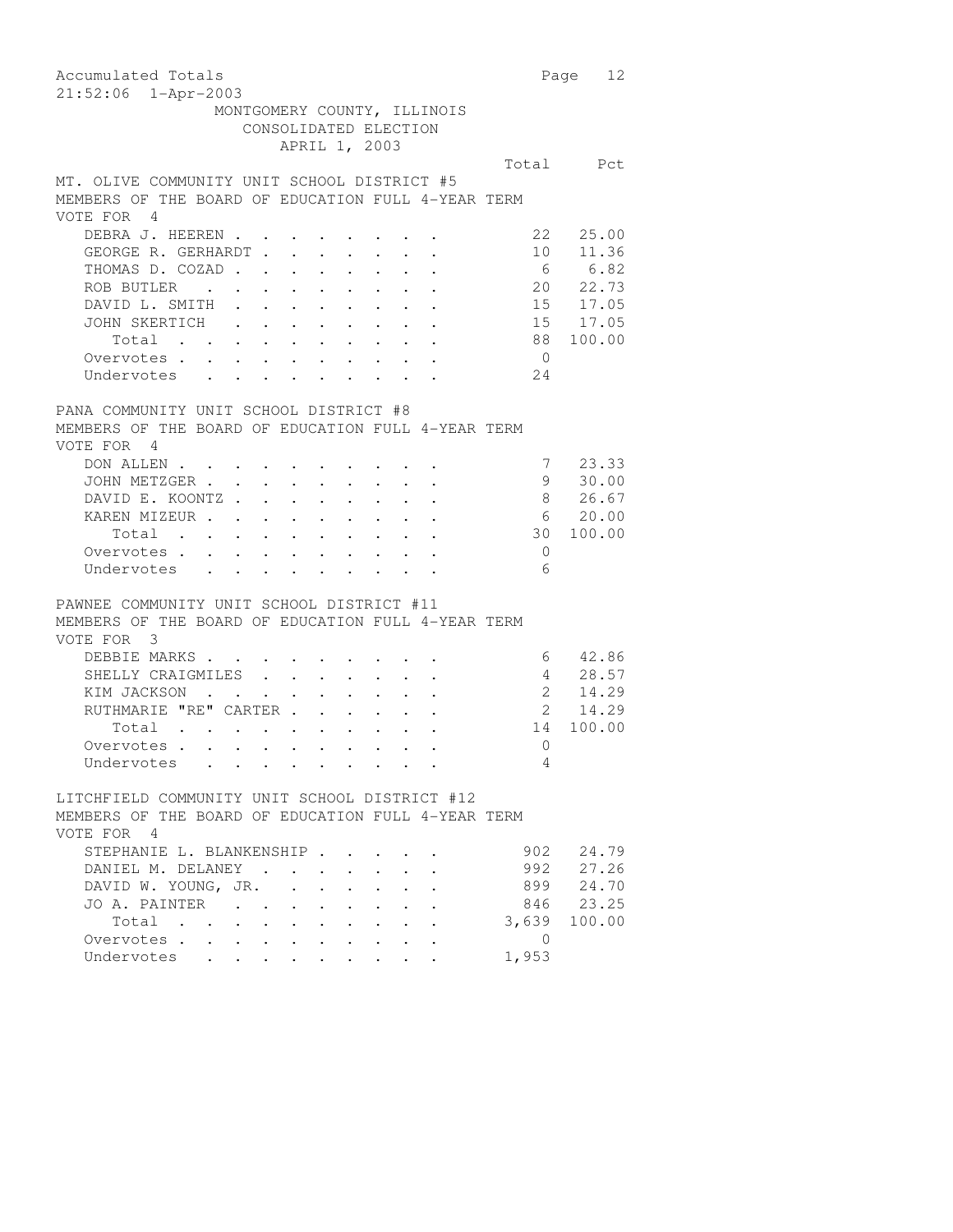| Accumulated Totals                                                                                                                                                                                                                               |                     | 13<br>Page |
|--------------------------------------------------------------------------------------------------------------------------------------------------------------------------------------------------------------------------------------------------|---------------------|------------|
| 21:52:06 1-Apr-2003                                                                                                                                                                                                                              |                     |            |
| MONTGOMERY COUNTY, ILLINOIS                                                                                                                                                                                                                      |                     |            |
| CONSOLIDATED ELECTION                                                                                                                                                                                                                            |                     |            |
| APRIL 1, 2003                                                                                                                                                                                                                                    |                     |            |
|                                                                                                                                                                                                                                                  |                     | Total Pct  |
| DIVERNON COMMUNITY UNIT SCHOOL DISTRICT NUMBER 13                                                                                                                                                                                                |                     |            |
| MEMBERS OF THE BOARD OF EDUCATION FULL 4-YEAR TERM                                                                                                                                                                                               |                     |            |
| VOTE FOR 3                                                                                                                                                                                                                                       |                     |            |
| LAURA DAMBACHER                                                                                                                                                                                                                                  | 2                   | 50.00      |
| FRED JESSUP<br>$\mathbf{L}$ and $\mathbf{L}$<br>$\cdot$ $\cdot$ $\cdot$ $\cdot$ $\cdot$                                                                                                                                                          |                     | 1 25.00    |
| ROBERT TOLLEY                                                                                                                                                                                                                                    |                     | 1 25.00    |
| Total                                                                                                                                                                                                                                            | $\overline{4}$      | 100.00     |
| Overvotes                                                                                                                                                                                                                                        | $\Omega$            |            |
| Undervotes                                                                                                                                                                                                                                       | $\mathcal{L}$       |            |
|                                                                                                                                                                                                                                                  |                     |            |
| DIVERNON COMMUNITY UNIT SCHOOL DISTRICT NUMBER 13                                                                                                                                                                                                |                     |            |
| MEMBERS OF THE BOARD OF EDUCATION UNEXP. 2-YR. TERM                                                                                                                                                                                              |                     |            |
| LARRY BAER                                                                                                                                                                                                                                       | 0                   |            |
| $\sim$ 100 $\pm$<br>$\ddot{\phantom{0}}$<br>$\sim$ $-$<br>$\mathbf{r}$ and $\mathbf{r}$ and $\mathbf{r}$                                                                                                                                         | $\Omega$            |            |
| Total .<br>$\mathbf{L}^{\text{max}}$ , and $\mathbf{L}^{\text{max}}$<br>$\mathbf{a}$ , and $\mathbf{a}$                                                                                                                                          |                     |            |
| Overvotes.                                                                                                                                                                                                                                       | 0<br>$\mathfrak{D}$ |            |
| Undervotes                                                                                                                                                                                                                                       |                     |            |
|                                                                                                                                                                                                                                                  |                     |            |
| NOKOMIS COMMUNITY UNIT SCHOOL DISTRICT #22                                                                                                                                                                                                       |                     |            |
| MEMBERS OF THE BOARD OF EDUCATION FULL 4-YEAR TERM                                                                                                                                                                                               |                     |            |
| VOTE FOR 3                                                                                                                                                                                                                                       |                     |            |
| DENNIS STEWART.                                                                                                                                                                                                                                  |                     | 442 34.00  |
| JIM EISENBARTH<br>$\sim 10^{-1}$                                                                                                                                                                                                                 |                     | 489 37.62  |
| MARK J. BERTOLINO<br>$\mathbf{r}$ and $\mathbf{r}$ and $\mathbf{r}$ and $\mathbf{r}$                                                                                                                                                             |                     | 369 28.38  |
| Total $\cdot$                                                                                                                                                                                                                                    | 1,300               | 100.00     |
| Overvotes                                                                                                                                                                                                                                        | 0                   |            |
| Undervotes                                                                                                                                                                                                                                       | 440                 |            |
|                                                                                                                                                                                                                                                  |                     |            |
| VANDALIA COMMUNITY UNIT SCHOOL DISTRICT #203                                                                                                                                                                                                     |                     |            |
| MEMBERS OF THE BOARD OF EDUCATION FULL 4-YEAR TERM                                                                                                                                                                                               |                     |            |
| VOTE FOR 3                                                                                                                                                                                                                                       |                     |            |
| JAY G. SMITH                                                                                                                                                                                                                                     |                     | 2 8.33     |
| $\mathbf{r}$ . The set of the set of the set of the set of the set of the set of the set of the set of the set of the set of the set of the set of the set of the set of the set of the set of the set of the set of the set of t<br>JOHN GEHRKE | $4\overline{ }$     | 16.67      |
| LARRY EMERICK                                                                                                                                                                                                                                    | 8                   | 33.33      |
| AMY PYLE                                                                                                                                                                                                                                         | $\mathsf S$         | 20.83      |
| PETE LEDUC                                                                                                                                                                                                                                       | 5                   | 20.83      |
| Total                                                                                                                                                                                                                                            | 24                  | 100.00     |
| Overvotes .                                                                                                                                                                                                                                      | 0                   |            |
| Undervotes                                                                                                                                                                                                                                       | 3                   |            |
|                                                                                                                                                                                                                                                  |                     |            |
| VANDALIA COMMUNITY UNIT SCHOOL DISTRICT #203                                                                                                                                                                                                     |                     |            |
| MEMBERS OF THE BOARD OF EDUCATION UNEXP. 2-YR. TERM                                                                                                                                                                                              |                     |            |
| JOE LAWSON<br>$\mathbf{r}$ . The set of $\mathbf{r}$                                                                                                                                                                                             | 7                   | 100.00     |
| Total<br>$\sim$<br>$\bullet$ .<br><br><br><br><br><br><br><br><br><br><br><br><br><br>$\bullet$ .<br><br><br><br><br><br><br><br><br><br><br><br>                                                                                                | 7                   | 100.00     |
| Overvotes .<br>$\ddot{\phantom{0}}$                                                                                                                                                                                                              | 0                   |            |
| Undervotes                                                                                                                                                                                                                                       | $\overline{2}$      |            |
|                                                                                                                                                                                                                                                  |                     |            |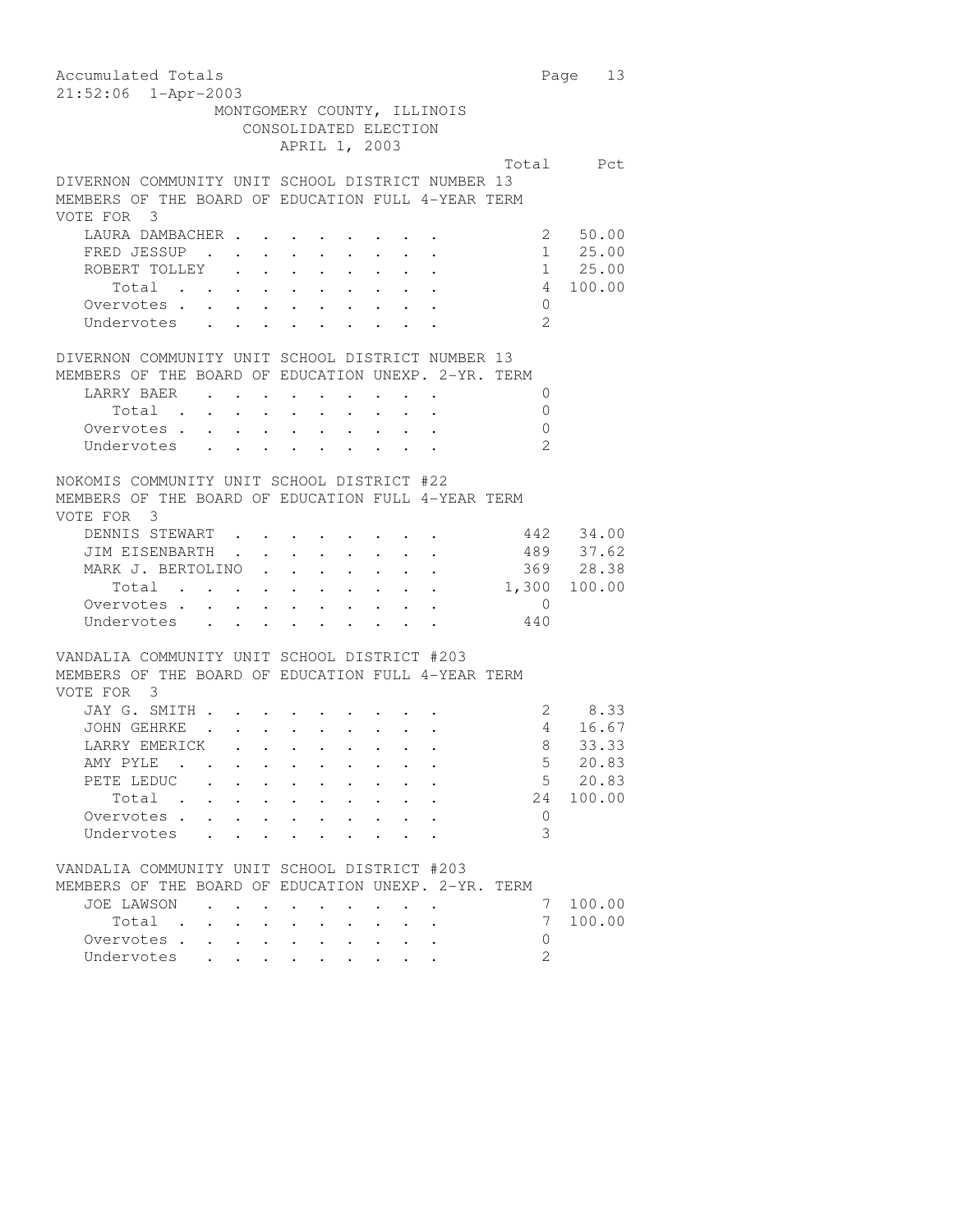| Accumulated Totals<br>21:52:06 1-Apr-2003                                       |                                                                                         |                                                               |        |                | Page 14                    |  |  |  |
|---------------------------------------------------------------------------------|-----------------------------------------------------------------------------------------|---------------------------------------------------------------|--------|----------------|----------------------------|--|--|--|
| MONTGOMERY COUNTY, ILLINOIS<br>CONSOLIDATED ELECTION                            |                                                                                         |                                                               |        |                |                            |  |  |  |
|                                                                                 | APRIL 1, 2003                                                                           |                                                               |        |                |                            |  |  |  |
|                                                                                 |                                                                                         |                                                               |        |                | Total Pct                  |  |  |  |
| RAMSEY COMMUNITY UNIT SCHOOL DISTRICT #204                                      |                                                                                         |                                                               |        |                |                            |  |  |  |
| MEMBERS OF THE BOARD OF EDUCATION FULL 4-YEAR TERM                              |                                                                                         |                                                               |        |                |                            |  |  |  |
| VOTE FOR 3                                                                      |                                                                                         |                                                               |        |                |                            |  |  |  |
| CHRIS WALL                                                                      |                                                                                         |                                                               |        |                | 0                          |  |  |  |
| TIM PRYOR                                                                       |                                                                                         |                                                               |        |                | $\mathbf 0$                |  |  |  |
| JOHN E. BAUER                                                                   | $\begin{array}{cccccccccccccc} . & . & . & . & . & . & . & . & . \end{array}$           |                                                               |        |                | $\mathbf 0$                |  |  |  |
|                                                                                 |                                                                                         |                                                               |        |                | $\overline{0}$             |  |  |  |
| DENNIS ROCHKES                                                                  |                                                                                         | $\mathbf{L}^{\text{max}}$ , and $\mathbf{L}^{\text{max}}$     |        |                | 0                          |  |  |  |
| Total                                                                           |                                                                                         | $\mathbf{r} = \mathbf{r} + \mathbf{r}$ , where                |        | $\overline{0}$ |                            |  |  |  |
| Total<br>Overvotes                                                              | $\sim$                                                                                  | <b>Contract Contract</b>                                      |        |                | 0                          |  |  |  |
| Undervotes                                                                      |                                                                                         |                                                               |        |                | $\Omega$                   |  |  |  |
|                                                                                 |                                                                                         |                                                               |        |                |                            |  |  |  |
| LINCOLN LAND COMMUNITY COLLEGE DISTRICT #526                                    |                                                                                         |                                                               |        |                |                            |  |  |  |
| TRUSTEES OF THE COMMUNITY COLLEGE DISTRICT FULL TERM                            |                                                                                         |                                                               |        |                |                            |  |  |  |
| VOTE FOR 2                                                                      |                                                                                         |                                                               |        |                |                            |  |  |  |
| ROGER L. RUTHERFORD                                                             |                                                                                         |                                                               |        |                | 2,357 33.31                |  |  |  |
| JAMES P. MOODY                                                                  |                                                                                         |                                                               |        |                | 2,198 31.07<br>2,520 35.62 |  |  |  |
| CARL D. OBLINGER<br>$\sim$ $-$                                                  | $\mathcal{L}^{\text{max}}$                                                              | $\mathbf{1}^{\prime}$ and $\mathbf{1}^{\prime}$<br>$\sim$     |        |                |                            |  |  |  |
| Total                                                                           | $\mathcal{A}=\mathcal{A}=\mathcal{A}=\mathcal{A}=\mathcal{A}=\mathcal{A}=\mathcal{A}$ . |                                                               |        |                | 7,075 100.00               |  |  |  |
| Overvotes.                                                                      |                                                                                         |                                                               |        | 25             |                            |  |  |  |
| Undervotes                                                                      |                                                                                         |                                                               |        | 2,819          |                            |  |  |  |
|                                                                                 |                                                                                         |                                                               |        |                |                            |  |  |  |
| LAKE LAND COMMUNITY COLLEGE DISTRICT #517                                       |                                                                                         |                                                               |        |                |                            |  |  |  |
| TRUSTEES OF THE COMMUNITY COLLEGE DISTRICT FULL TERM                            |                                                                                         |                                                               |        |                |                            |  |  |  |
| VOTE FOR 2                                                                      |                                                                                         |                                                               |        |                |                            |  |  |  |
| KAREN FUQUA                                                                     |                                                                                         |                                                               |        |                | 3 23.08                    |  |  |  |
| KENT A. METZGER .<br>$\sim$ $-$                                                 | $\sim 10^{-11}$<br>$\ddot{\phantom{0}}$                                                 | $\sim$ $-$<br>$\sim$                                          |        |                | 6 46.15                    |  |  |  |
| MARIANNE MORGAN                                                                 | $\mathcal{L}^{\mathcal{L}}$                                                             | $\mathcal{A}^{\mathcal{A}}$ and $\mathcal{A}^{\mathcal{A}}$ . |        |                | 4 30.77                    |  |  |  |
| $Total \quad . \quad . \quad . \quad . \quad . \quad . \quad . \quad . \quad .$ |                                                                                         |                                                               |        | 13             | 100.00                     |  |  |  |
| Overvotes                                                                       |                                                                                         |                                                               |        | $\overline{0}$ |                            |  |  |  |
|                                                                                 |                                                                                         |                                                               |        |                | $\overline{5}$             |  |  |  |
| Undervotes                                                                      |                                                                                         |                                                               |        |                |                            |  |  |  |
| SOUTHWESTERN IL. COMM. COLLEGE DIST. #522 DIST. 7                               |                                                                                         |                                                               |        |                |                            |  |  |  |
| TRUSTEES OF THE COMM. COLLEGE DIST. FULL 6-YR. TERM                             |                                                                                         |                                                               |        |                |                            |  |  |  |
| HARLAND SCHEIBAL                                                                |                                                                                         |                                                               |        |                | 0                          |  |  |  |
| Total .                                                                         |                                                                                         |                                                               |        |                | 0                          |  |  |  |
| $\bullet$                                                                       |                                                                                         |                                                               |        |                | 0                          |  |  |  |
| Overvotes                                                                       |                                                                                         |                                                               |        |                |                            |  |  |  |
| Undervotes<br>$\mathbf{L}$                                                      |                                                                                         |                                                               |        |                | $\Omega$                   |  |  |  |
| KASKASKIA COMMUNITY COLLEGE DISTRICT #501                                       |                                                                                         |                                                               |        |                |                            |  |  |  |
| TRUSTEES OF THE COMMUNITY COLLEGE DISTRICT FULL TERM                            |                                                                                         |                                                               |        |                |                            |  |  |  |
| VOTE FOR 3                                                                      |                                                                                         |                                                               |        |                |                            |  |  |  |
| ROBERT L. FUNDERBURK                                                            |                                                                                         |                                                               |        |                | 34.78<br>8                 |  |  |  |
|                                                                                 |                                                                                         |                                                               |        |                |                            |  |  |  |
| JIM BEASLEY                                                                     |                                                                                         |                                                               |        |                | 7<br>30.43                 |  |  |  |
| LOUIS L. FOGLEMAN                                                               |                                                                                         |                                                               |        |                | 34.78<br>8                 |  |  |  |
| Total                                                                           | $\mathbf{r}$ . The set of $\mathbf{r}$<br>$\sim$                                        |                                                               |        | 23             | 100.00                     |  |  |  |
| Overvotes.                                                                      |                                                                                         | $\cdot$ $\cdot$ $\cdot$<br>$\ddot{\phantom{0}}$               | $\sim$ |                | $\Omega$                   |  |  |  |
| Undervotes                                                                      |                                                                                         |                                                               |        | 10             |                            |  |  |  |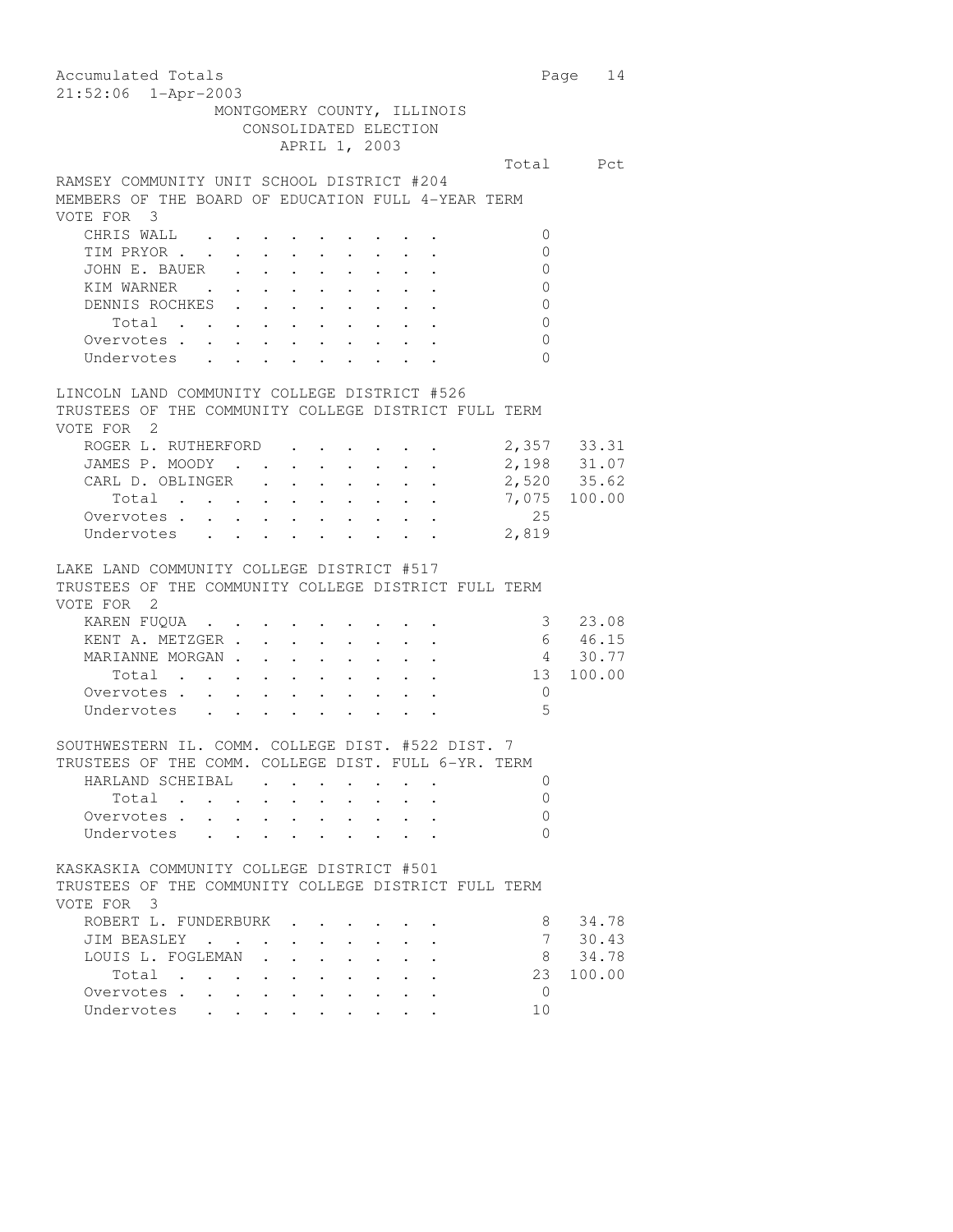| Accumulated Totals                                                                                                                                                                          |                | Page 15         |
|---------------------------------------------------------------------------------------------------------------------------------------------------------------------------------------------|----------------|-----------------|
| $21:52:06$ $1 - Appr-2003$                                                                                                                                                                  |                |                 |
| MONTGOMERY COUNTY, ILLINOIS                                                                                                                                                                 |                |                 |
| CONSOLIDATED ELECTION                                                                                                                                                                       |                |                 |
| APRIL 1, 2003                                                                                                                                                                               |                |                 |
|                                                                                                                                                                                             |                | Total Pct       |
| MEMBERS OF THE REGIONAL BOARD OF SCHOOL TRUSTEES                                                                                                                                            |                |                 |
| (CHRISTIAN AND MONTGOMERY COUNTIES) (FULL TERM)<br>VOTE FOR 3                                                                                                                               |                |                 |
| PAUL DONHAM-MONTGOMERY COUNTY                                                                                                                                                               |                | 3,420 52.92     |
| ROBERT MILLIGAN-MONTGOMERY COUNTY.<br>$\mathbb{R}^{\mathbb{Z}}$                                                                                                                             |                | 3,043 47.08     |
| Total .<br>$\sim$ $-$<br>$\bullet$ .<br><br><br><br><br><br><br><br><br><br><br><br><br>$\bullet \qquad \bullet \qquad \bullet \qquad \bullet \qquad \bullet \qquad \bullet \qquad \bullet$ |                | 6,463 100.00    |
| Overvotes<br>$\mathbf{r}$ , $\mathbf{r}$ , $\mathbf{r}$ , $\mathbf{r}$<br>$\cdot$ $\cdot$                                                                                                   | $\overline{0}$ |                 |
| Undervotes                                                                                                                                                                                  | 8,369          |                 |
| MEMBERS OF THE REGIONAL BOARD OF SCHOOL TRUSTEES<br>(BOND, EFFINGHAM AND FAYETTE COUNTIES) (FULL TERM)                                                                                      |                |                 |
| VOTE FOR 3<br>ROBERT D. AMBROSE-BOND COUNTY.                                                                                                                                                |                | 7 33.33         |
| CARL LINDELL MARTIE-FAYETTE COUNTY                                                                                                                                                          | 8              | 38.10           |
| ROGER A. WORMAN-EFFINGHAM COUNTY.                                                                                                                                                           |                | $6\qquad 28.57$ |
| Total                                                                                                                                                                                       |                | 21 100.00       |
| Overvotes.<br>$\mathbb{R}^n$ . As in the $\mathbb{R}^n$                                                                                                                                     | $\Omega$       |                 |
| Undervotes                                                                                                                                                                                  | 6              |                 |
|                                                                                                                                                                                             |                |                 |
| MEMBERS OF THE REGIONAL BOARD OF SCHOOL TRUSTEES<br>(CALHOUN, GREENE, JERSEY AND MACOUPIN COUNTIES)<br>VOTE FOR 2                                                                           |                |                 |
| MICHAEL PAINTER-GREENE COUNTY                                                                                                                                                               |                | 19 50.00        |
| ROBERT S. YOUNG-JERSEY COUNTY<br>$\mathbf{r}$                                                                                                                                               |                | 19 50.00        |
| Total $\cdots$<br>$\cdot$ $\cdot$ $\cdot$ $\cdot$                                                                                                                                           | 38             | 100.00          |
| Overvotes                                                                                                                                                                                   | $\overline{0}$ |                 |
| Undervotes                                                                                                                                                                                  | 24             |                 |
|                                                                                                                                                                                             |                |                 |
| SANGAMON COUNTY REGIONAL BOARD OF SCHOOL TRUSTEES<br>(FULL TERM)<br>VOTE FOR 2                                                                                                              |                |                 |
| LAWRENCE BOARMAN                                                                                                                                                                            |                | 6 75.00         |
| CONNIE BOSTICK                                                                                                                                                                              | $\overline{a}$ | 25.00           |
| Total .                                                                                                                                                                                     |                | 8 100.00        |
| Overvotes                                                                                                                                                                                   | $\mathbf{0}$   |                 |
| Undervotes                                                                                                                                                                                  | 8              |                 |
| SANGAMON COUNTY REGIONAL BOARD OF SCHOOL TRUSTEES<br>(FOUR YEAR UNEXPIRED TERM)<br>VOTE FOR 2                                                                                               |                |                 |
|                                                                                                                                                                                             |                | 2 28.57         |
| A. SCOTT MCCLURE                                                                                                                                                                            |                | 5, 71.43        |
| RALPH MOORE<br>$\ddot{\phantom{0}}$<br>$\bullet$ .<br>Total                                                                                                                                 | 7              | 100.00          |
| Overvotes.                                                                                                                                                                                  | 0              |                 |
| Undervotes                                                                                                                                                                                  | $\circ$        |                 |
|                                                                                                                                                                                             |                |                 |
| MADISON COUNTY MEMBERS OF THE<br>REGIONAL BOARD OF SCHOOL TRUSTEES (FULL TERM)                                                                                                              |                |                 |
| VOTE FOR 2                                                                                                                                                                                  |                |                 |
| BOBBY COLLINS, SR.                                                                                                                                                                          | $\mathbf{0}$   |                 |
| EARL VUAGNIAUX<br>$\ddot{\phantom{0}}$<br>$\sim$ $-$<br>$\ddot{\phantom{0}}$                                                                                                                | 0              |                 |
| Total                                                                                                                                                                                       | 0              |                 |
| Overvotes.                                                                                                                                                                                  | 0              |                 |
| Undervotes                                                                                                                                                                                  | $\Omega$       |                 |